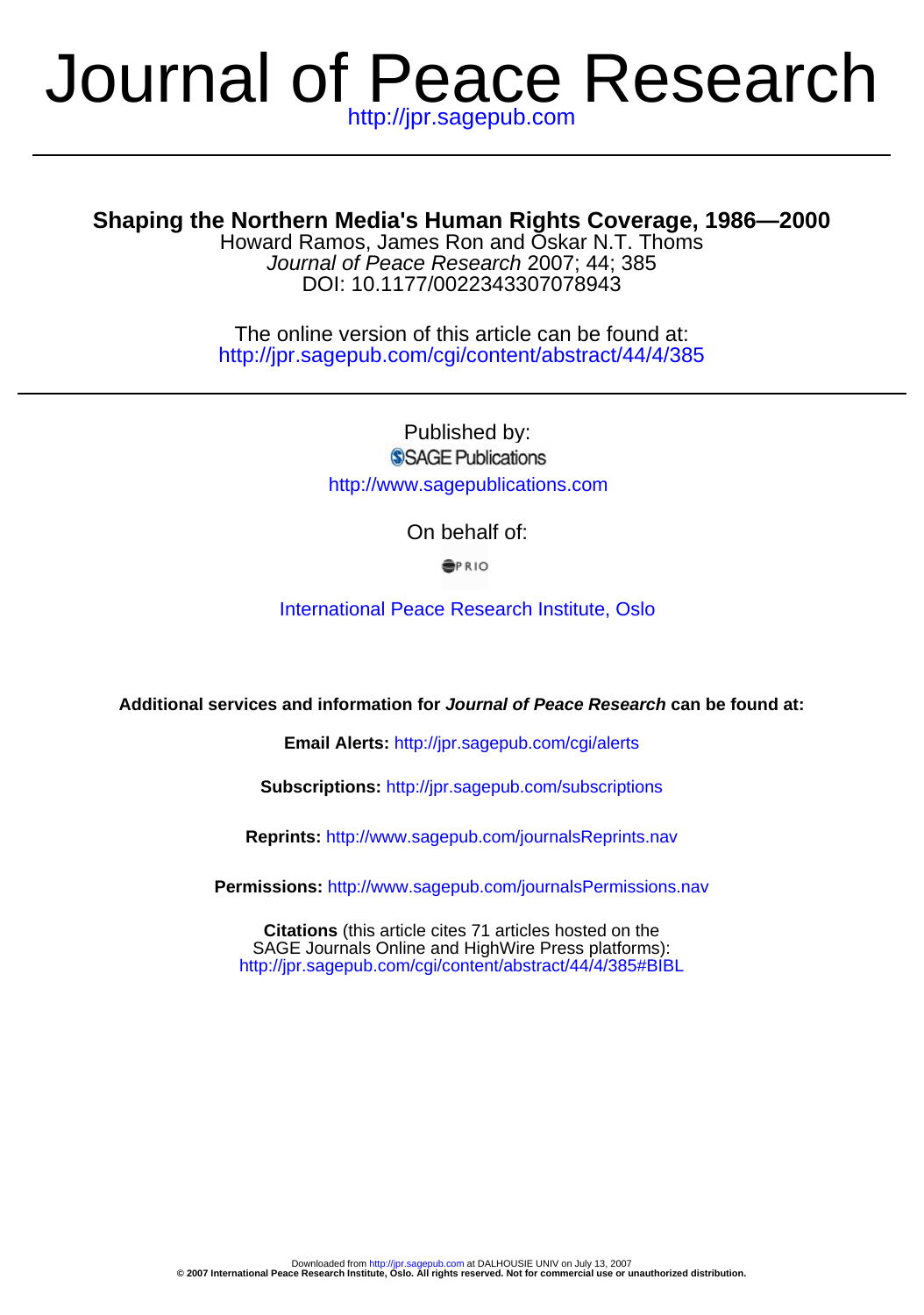

*© 2007 Journal of Peace Research, vol. 44, no. 4, 2007, pp. 385–406 Sage Publications (Los Angeles, London, New Delhi and Singapore) http://jpr.sagepub.com DOI 10.1177/0022343307078943*

# **Shaping the Northern Media's Human Rights Coverage, 1986–2000\***

# HOWARD RAMOS

*Department of Sociology and Social Anthropology, Dalhousie University*

# JAMES RON

*Norman Paterson School of International Affairs, Carleton University*

# OSKAR N. T. THOMS

*Independent research consultant*

What influences the Northern media's coverage of events and abuses in explicit human rights terms? Do international NGOs have an impact, and, if so, when are they most effective? This article addresses these questions with regression analysis of human rights reporting by *The Economist* and *Newsweek* from 1986 to 2000, covering 145 countries. First, it finds that these two media sources cover abuses in human rights terms more frequently when they occur in countries with higher levels of state repression, economic development, population, and Amnesty International attention. There is also some evidence that political openness, number of battle-deaths, and civil societies affect coverage, although these effects were not robust. Second, it finds that Amnesty International's press releases appear to have less impact on media coverage when discussing abuses in countries that are central to the media's zone of concern. Indeed, Amnesty's press advocacy may be more effective when addressing violations in lesser-noticed countries. The article attributes this to the saturation of coverage of abuses in highly mediatized countries. Cumulative attention by multiple journalists and others raises a country's media profile but also makes it more difficult for any one voice to be heard. The authors conclude that Amnesty's press advocacy may have greater media impact when focusing on abuses in countries located away from the media's core areas of concern. Overall, the authors are encouraged by the Northern media's sensitivity to actual patterns of repression and to Amnesty's lobbying, since both indicate that the media is potentially a useful ally in efforts to combat abuses worldwide. Yet, the discouraging effects of poverty on the media's human rights coverage are cause for concern.

#### **Introduction**

Over the last thirty years, international activists have successfully defined respect for civil and

\*Research for this article was made possible by grants from the Canada Research Chairs program; the Social Sciences and Humanities Research Council; and the Human Security program at Canada's Department of Foreign Affairs and International Trade. The authors thank Kathleen Rodgers, Yesim Bayar, Devrim Yavuz, Natalka Patsiurko, Nicola Black, and Judith Rae for their research assistance, and thank Emilie Hafner-Burton, Nils Petter Gleditsch, and

political rights as an intrinsic moral good (Hopgood, 2006; Korey, 1998; Smith, 1995). Media coverage of abuses has played a key role in this effort, helping to generate a wave of

three anonymous reviewers for their comments. The authors dedicate this article to the memory of their friend and research assistant, Heather Fisher, who died tragically before the project was completed. Please address all correspondence to James Ron at Jron@connect.carleton.ca. Replication data, syntax, and logs, including additional models, are available at http://www.prio.no/jpr/datasets. Statistical analyses were carried out in Stata, Version 9.2.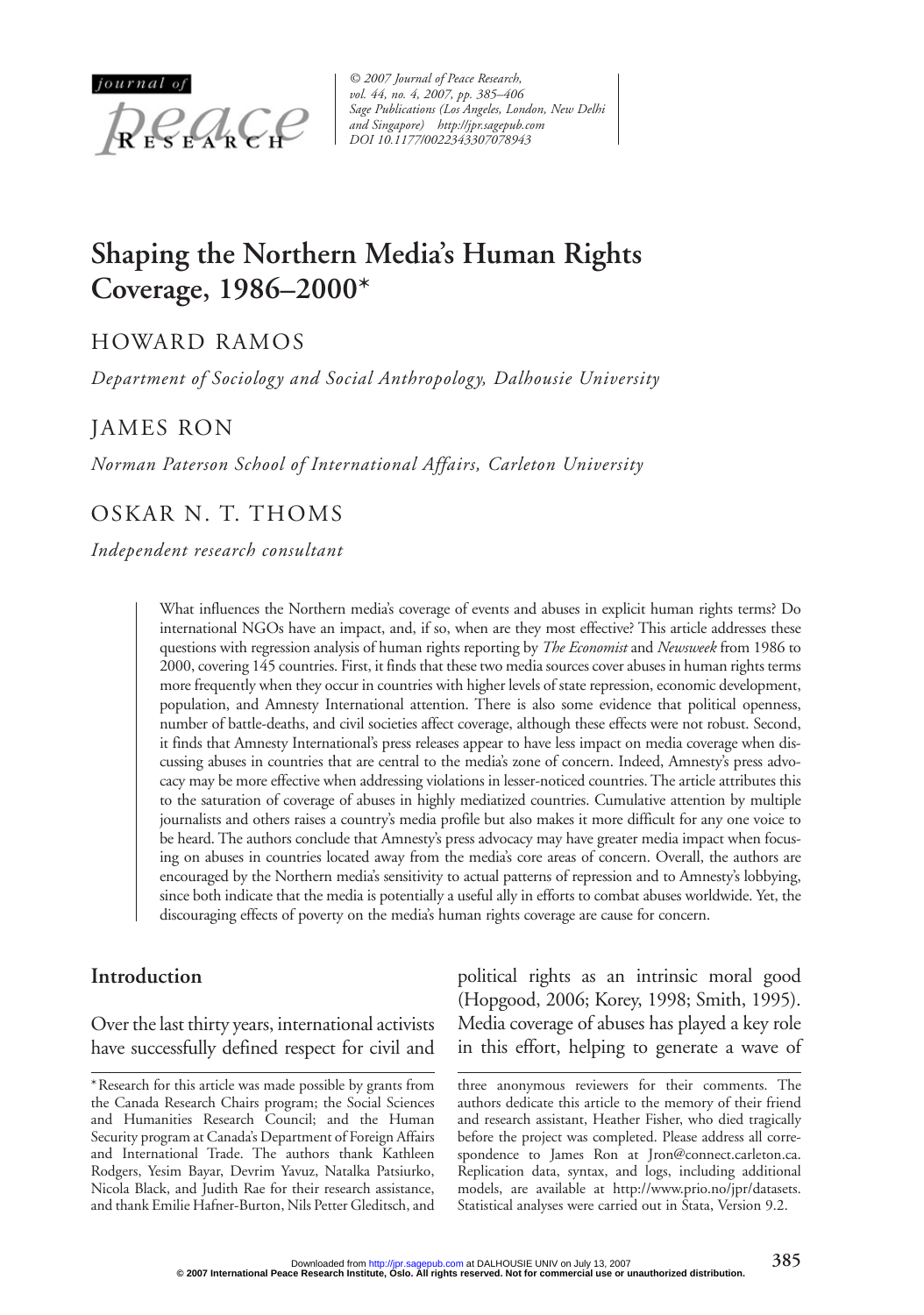international human rights activities and institution-building (Bob, 2005; International Council on Human Rights Policy, 2002; Keck & Sikkink, 1998; Ron, Ramos & Rodgers, 2005). Yet media scholars warn that international news concentrates more heavily on some countries than others (Chang, Lau & Xiaoming, 2000; Kim & Barnett, 1996), and the deployment of explicit human rights concerns appears similarly imbalanced (Bob, 2005; Caliendo, Gibney & Payne, 1999; Fan & Ostini, 1999; Minear, Scott & Weiss, 1996; Ovsiovitch, 1993). Nonetheless, many human rights activists view media coverage as vital to their efforts and, consequently, enthusiastically pursue media-savvy strategies.

To investigate the media's record on reporting abuses, this article studies the factors shaping explicit human rights coverage by major Northern media sources. Do actual repressive conditions matter? If so, what other factors are relevant? The analysis then probes the ability of the world's largest international rights group, Amnesty International, to shape the media's agenda. When and where are Amnesty's press releases most effective? The study explores these questions with new data from Amnesty International and two prominent Northern weeklies, *The Economist* and *Newsweek.* The period of investigation is 1986 to 2000, the years for which the most complete data exist, and the statistical models are run on 145 countries.

The findings suggest both hopeful and more discouraging trends. On a positive note, media coverage is significantly associated with levels of government repression and Amnesty International press releases, suggesting that the Northern media can potentially play a useful role in global human rights protection efforts. On a more sombre note, poverty reduces media coverage, a finding of concern given the statistical association between low developmental levels and human rights violations. The analysis also suggests that Amnesty has less impact on

media coverage of high-profile countries. If Amnesty's goal is media impact, it should consider devoting more written advocacy to abuses in countries located away from the media's central zone of concern.

## **Human Rights in the Media**

The term 'human rights' began appearing in media reports and policy statements decades ago, but its usage and visibility increased dramatically during the 1990s. 'Few political agendas', Cmiel (2004: 117) notes, 'have seen such a rapid and dramatic growth'. Chandler (2002) and Hopgood (2006) claim totemic status for human rights in the developed world, an argument bolstered by US surveys demonstrating substantial public support for a foreign policy oriented around vaguely defined human rights goals (Gallup, 2003). Individual rights have gained the status of a liberal-democratic civil religion, and membership in the modern family of nations is increasingly defined through shared human rights symbols, such as the Universal Declaration of Human Rights, and shared human rights rituals, such as war crimes tribunals (Bass, 2000; Cladis, 2001: xxviii). The number of self-described human rights organizations has also increased dramatically, creating a vibrant policy domain that both defines and sustains global activism (Smith, Pagnucco & Lopez, 1998; Tsutsui & Wotipka, 2004).

Figure 1 tracks the Northern media's growing use of the term 'human rights' from 1986 to 2000.<sup>1</sup> The graph shows percent change, from the year 1986, in stories mentioning human rights in two leading weeklies, *The Economist* and *Newsweek,* and in four American and European dailies – *The New York Times, The Guardian, Le Monde*, and

<sup>1</sup> Based on a count of articles appearing in Lexis-Nexis with the term 'human rights' (French: 'droite de l'homme' [singular] and 'droites de l'homme' [plural]; German: 'Menschenrecht' [singular] and 'Menschenrechte' [plural]).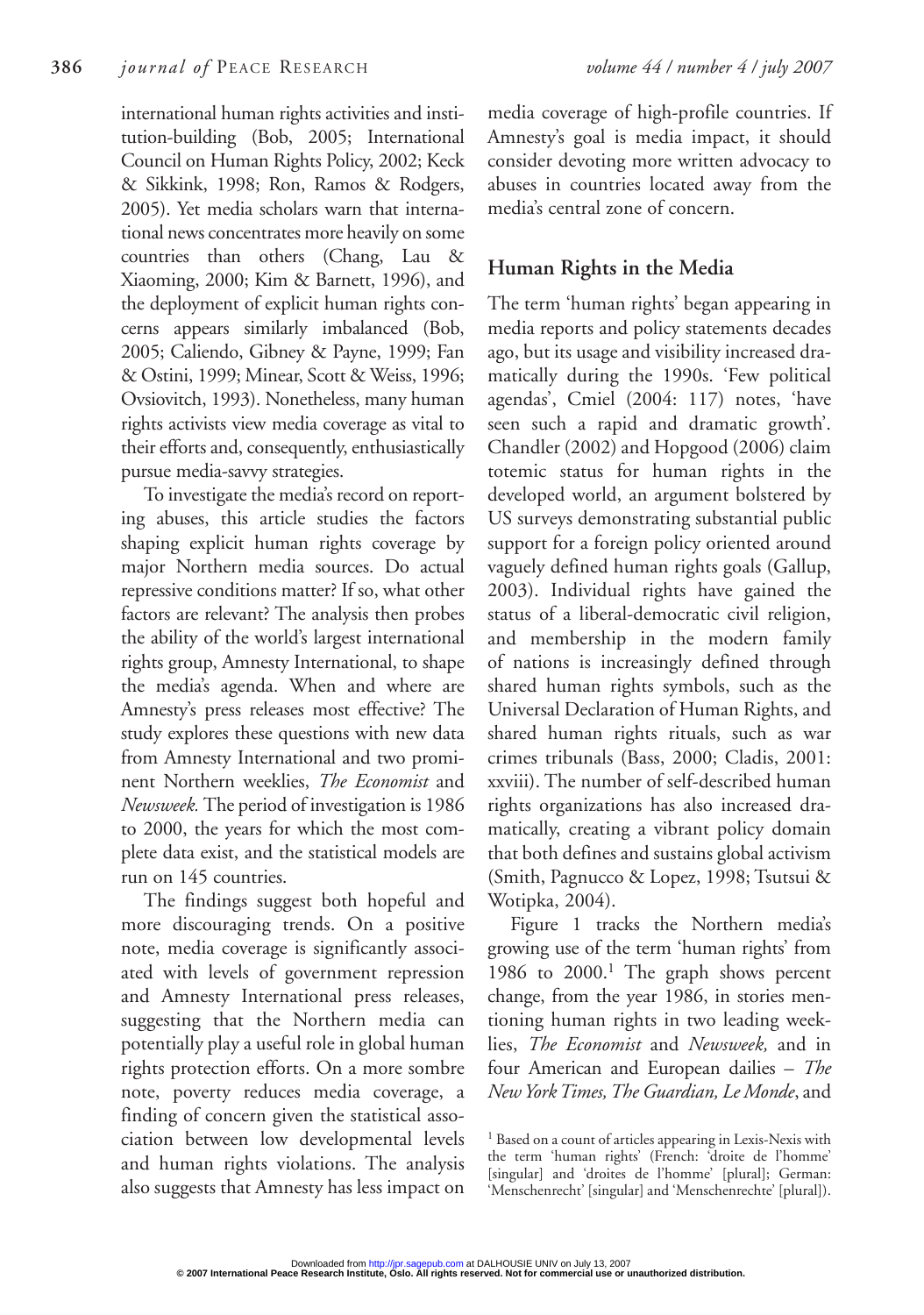

Figure 1. Percent Change in 'Human Rights' Mentions by Northern News Media, 1986–2000

*Frankfurter Allgemeine Zeitung* (*FAZ*).2 By the year 2000, the growth rates ranged from a high of 298% in Britain's *The Economist,* to a low of 21% for the German *FAZ.* Although coverage in many publications varied and even decreased until the end of the Cold War, all experienced growth during the latter half of the 1990s. The term 'human rights', in other words, recently gained increased salience in the Global North's major media outlets.

This article's statistical models focus on two leading players in the Northern media, *The Economist* and *Newsweek*. As Figure 1 suggests, the two follow similar but elevated trends compared with other relevant Northern publications. The analysis is thus preliminary, and further examination using

other sources may either narrow or broaden the findings' generalizability.

Many of the article's models use an average of both sources' country reporting to smooth intrasource variation and offer a more general measure of Northern interest. As Figure 2 illustrates, this is a reasonable approach. The graph examines change in our three response variables, *The Economist, Newsweek*, and average coverage between them, and compares it with a median line of change in coverage across all the media publications reported in Figure 1.

Generally, the three central measures follow a similar trend to the median change in coverage, suggesting they reflect broader trends. Yet, there are also slight differences: *The Economist* tends to have more stories mentioning the keywords 'human rights', *Newsweek* fewer, and the average between them more closely follows the median, although it is slightly elevated. No

<sup>2</sup> The percentage measure is used to overcome scaling differences between weeklies and dailies, and calculates percentage change from 1986, or the first year of available data for *Le Monde* and *Frankfurter Allgemeine Zeitung*. Lexis-Nexis search conducted on 18 August 2004.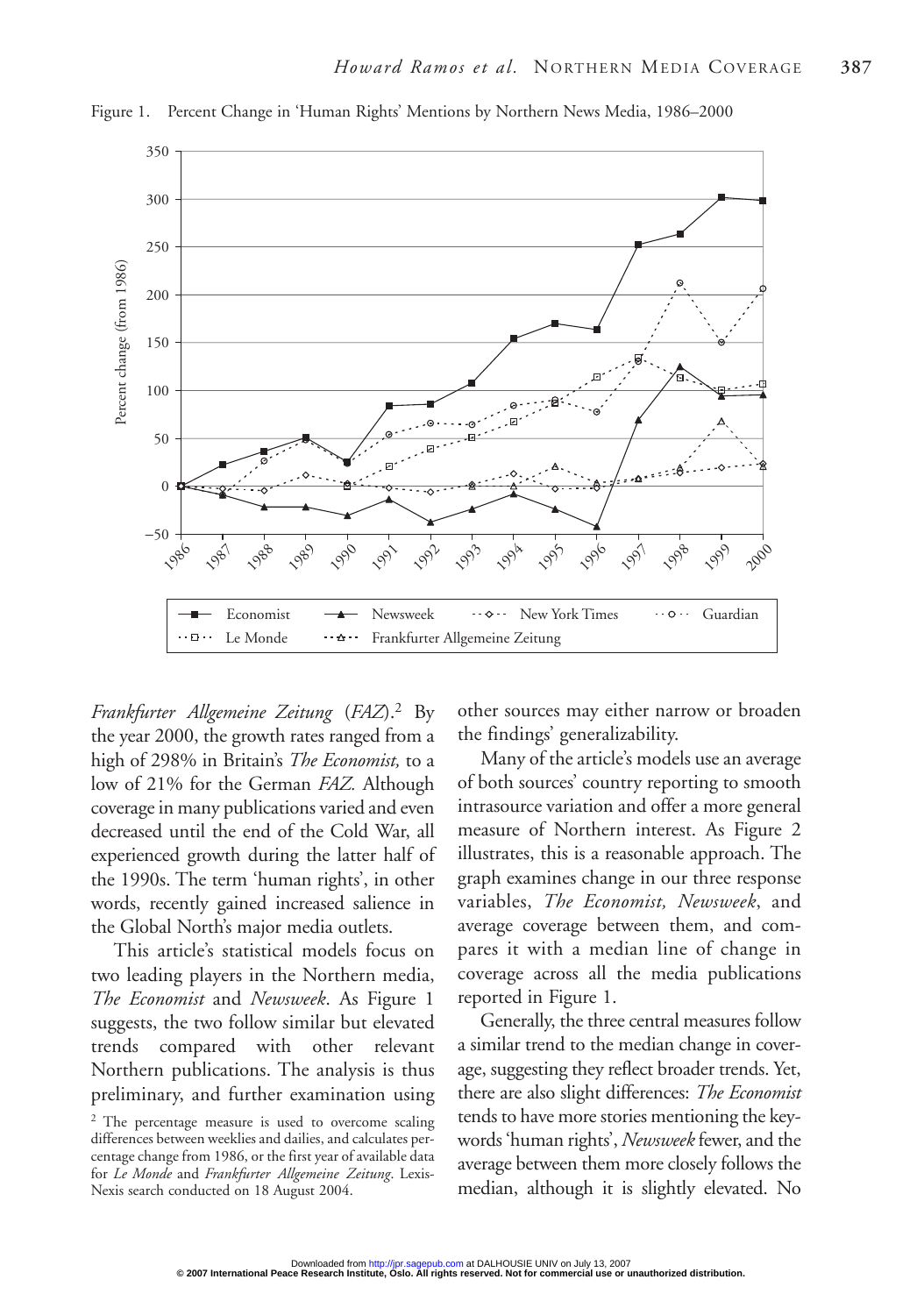Figure 2. Percent Change in 'Human Rights' Mentions by *The Economist*, *Newsweek*, Average Media Measure, and Median Line, 1986–2000



measure is perfect, but the three used here do a reasonably good job of capturing overall Northern media trends.

Yet, if these measures are in fact representative, Figure 3 provides cause for concern, since it shows that the wave of media 'rights talk' flows more towards some countries than others. The graph indicates the annual count of countries whose abuses were covered by *The Economist* and *Newsweek* in explicit human rights terms. At no point from 1986 to 2000 did either source report on violations in more than one-quarter of the world's nation-state population.

These disparities are an important source of global tension, with some governments claiming that their misdeeds are overreported, and some victims complaining that their plight is neglected (Bob, 2005; Brock, 1993/94; Gerstenfeld & Green, 2004; Joseph, 2000; Li & St. Cyr, 1998; Lieven,

2000; Silverstein, 1994). They also motivate this article's examination of human rights media coverage and inform its hypotheses.

#### **Hypotheses**

Six hypotheses are advanced herein to explain variations in the Northern media's country-level reporting of abuses. The first is commonsensical, relying on media studies demonstrating an association between levels of media reporting and real world conditions (Tedesco, 2001; Bickland, 1998; Kim & Barnett, 1996; Wanta & Foote, 1994). Extending this logic, the media should publish more accounts of human rights abuse in countries with worse human rights records. Thus, Hypothesis 1:

*H1:* The more oppressive a country's actual human rights conditions, the more the media will cover its abuses in human rights terms.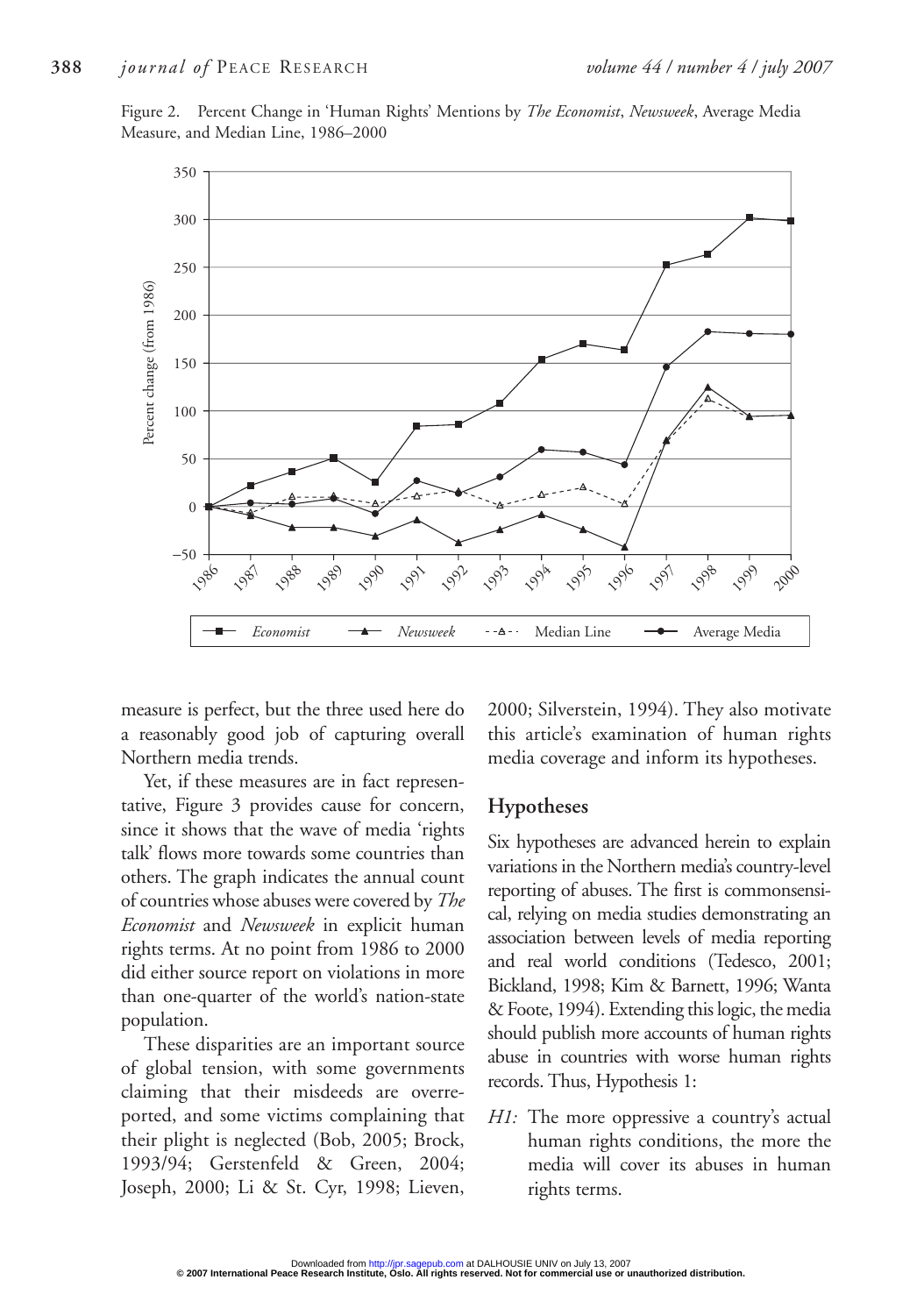

Figure 3. Number of Countries Reported On by *The Economist* and *Newsweek* in 'Human Rights' Terms, 1986–2000

The second expectation flows from the scholarly observation that global human rights activism is more robust when interacting with a vibrant and well-organized civil society (Bob, 2005; Hafner-Burton & Tsutsui, 2005; Khagram, 2004). Keck & Sikkink (1998) term this the 'boomerang effect', arguing that domestic activists trigger global media attention by lobbying international activists. Thus, Hypothesis 2:

*H2:* The larger a country's organized civil society, the more the media will cover its abuses in human rights terms.

News editors also cater to their readers' tastes (Neuman, 1990), and Northern media sources will cater to those of Northern publics. Some argue that Northern media focus on countries sharing 'cultural proximity' with the developed world (Johnson, 1997; Galtung & Ruge, 1965: 67; Østgaard, 1965: 46), while others find that Northern ties boost human rights coverage by the Northern media (Fan & Ostini, 1999; Ovsiovitch, 1993). This trend tracks the broader tendency of international media flows to follow the contours of global economic relations, dependency, and foreign aid (Chang, 1998; Meyer, 1989; Zuckerman, 2004: 53). Thus, Hypothesis 3 expects media reporting to be greater for countries receiving foreign aid:

*H3:* The more a country receives Northern aid, the more the media will cover its abuses in human rights terms.<sup>3</sup>

The analysis also models the effect of national poverty, which should decrease levels of media reporting. The global communications literature finds that journalists write

<sup>3</sup> In addition, the Northern media may focus more heavily on countries with higher levels of US aid because abuses in those countries may be higher; previous scholarship has suggested an association between US aid and repression (Schoultz, 1981; Stohl, Carleton & Johnson, 1984; Carleton & Stohl, 1985; Regan, 1995). Note that this expectation counters Herman (1993) and Chomsky & Herman (1979), among others, who believe the Northern media systematically under-report abuses by US allies.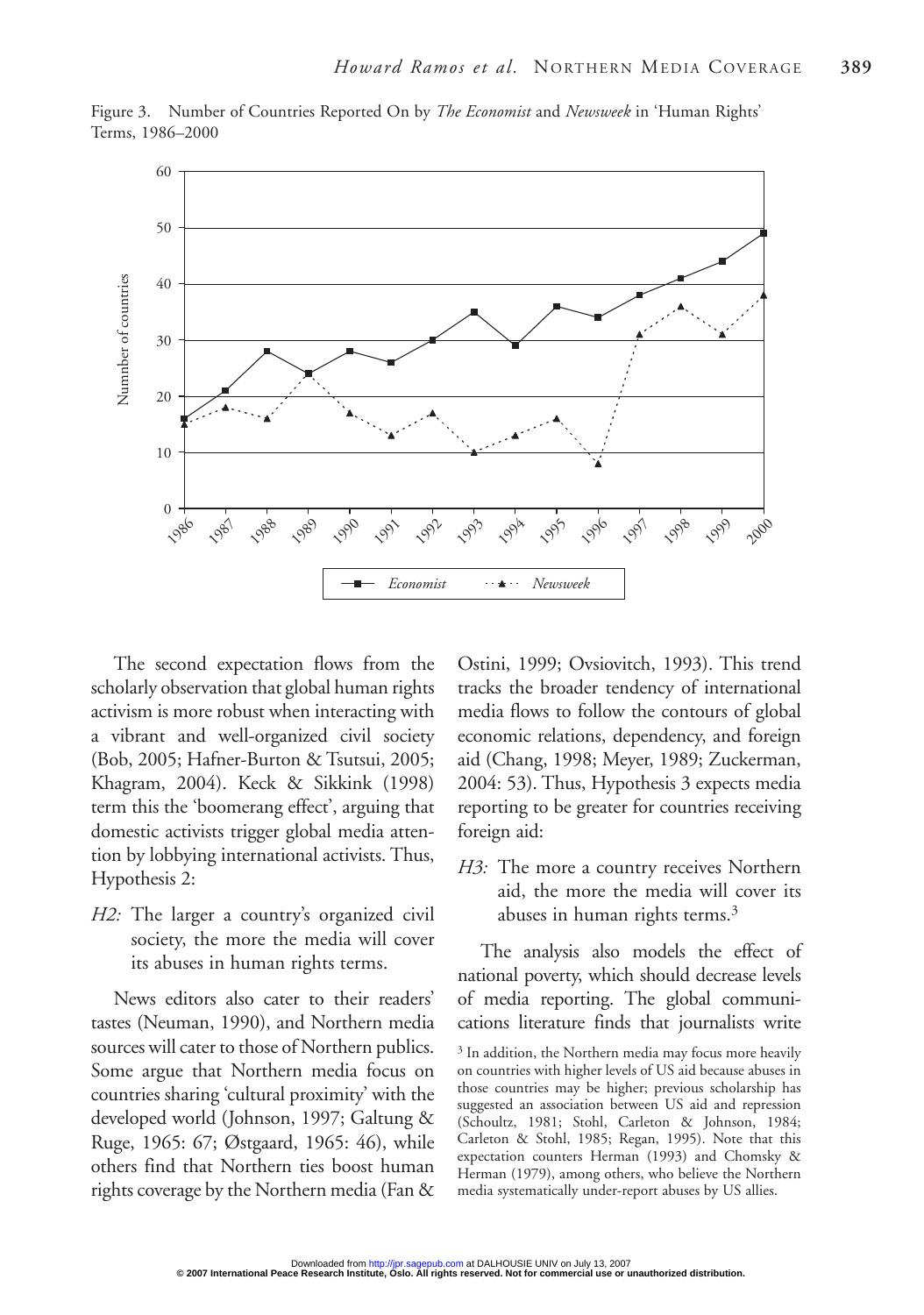more about events in rich countries shaping international affairs (Chang, Lau & Xiaoming, 2000; Chang, 1998; Kim & Barnett, 1996; Galtung & Ruge, 1965; Østgaard, 1965). Poor countries, moreover, have less of the technological and physical infrastructure that enables international reporting, including roads, telecommunications, human capital, and international news bureaus (Zuckerman, 2004). As one survey of human rights reporting explains, 'it is easier for an NGO campaigning for abolition of the death penalty to research conditions under which it is applied in the US than in North Korea or China' (International Council on Human Rights Policy, 2002: 112). Thus, Hypothesis 4:

*H4:* The lower a country's level of economic development, the less the media will cover human rights abuses within its borders.

This expectation is noteworthy, given the scholarly finding of an association between poverty and civil war (Fearon & Laitin, 2003), personal integrity violations (Poe, Tate & Keith, 1999), and abuse of social and economic rights (Farmer, 2003; Pogge, 2002; Sen, 2000). Indeed, the logic of Hypothesis 1 would suggest that poverty should be associated with *greater* reporting, not less. Yet, higher levels of development will create more access to information, and this should significantly shape the media's human rights output. As a result, the authors anticipate that greater per capita wealth will boost media country coverage.

There is also reason to suspect that military and population size will be associated with greater coverage. Military agents are often key human rights violators, and larger security forces should, logically, commit more abuses. Militarily powerful countries also carry more weight in the international system and should thus attract more media attention. Population size should act similarly; larger populations provide more opportunity for government abuse and have also been associated statistically with higher levels of government repression (Henderson, 1991; McCormick & Mitchell, 1997). Following the logic of Hypothesis 4, communications scholars find that larger populations also generate more international communications flows (Kim & Barnett, 1996). Thus, Hypothesis 5:

*H5:* The larger a country's military and population, the more the media will cover its abuses in human rights terms.

Finally, scholars find that international activists are powerful players in the global marketplace of ideas (Bob, 2005; Florini, 2000; Mathews, 1997; Simmons, 1998; Price, 2003). Transnational NGOs resemble domestic social movements, relying on media coverage for validation, recruitment, fund raising, and impact (Ryan, Carragee & Meinhofer, 2001; Gamson & Wolfsfeld, 1993). The link between NGOs and media exposure prompts Hypothesis 6:

*H6:* Greater international NGO advocacy will be associated with greater Northern media coverage.

# **Methods and Data**

The number of stories in *The Economist* and *Newsweek* were regressed on indicators of civil and political rights, civil society, Northern aid, economic development, size of military, size of population, and NGO advocacy. Although the authors' original data cover over 190 countries, missing data for control variables cut the country sample to 145. The data are structured in country-year format. Ordinary least square (OLS) models showed signs of heteroskedasticity and first-order autocorrelation, prompting the authors to transform some variables to their natural logs and include a first-order lag term.

The analysis relies on population average models with Generalized Estimating Equations (GEE) negative binomial regression, an independent correlation structure, and semi-robust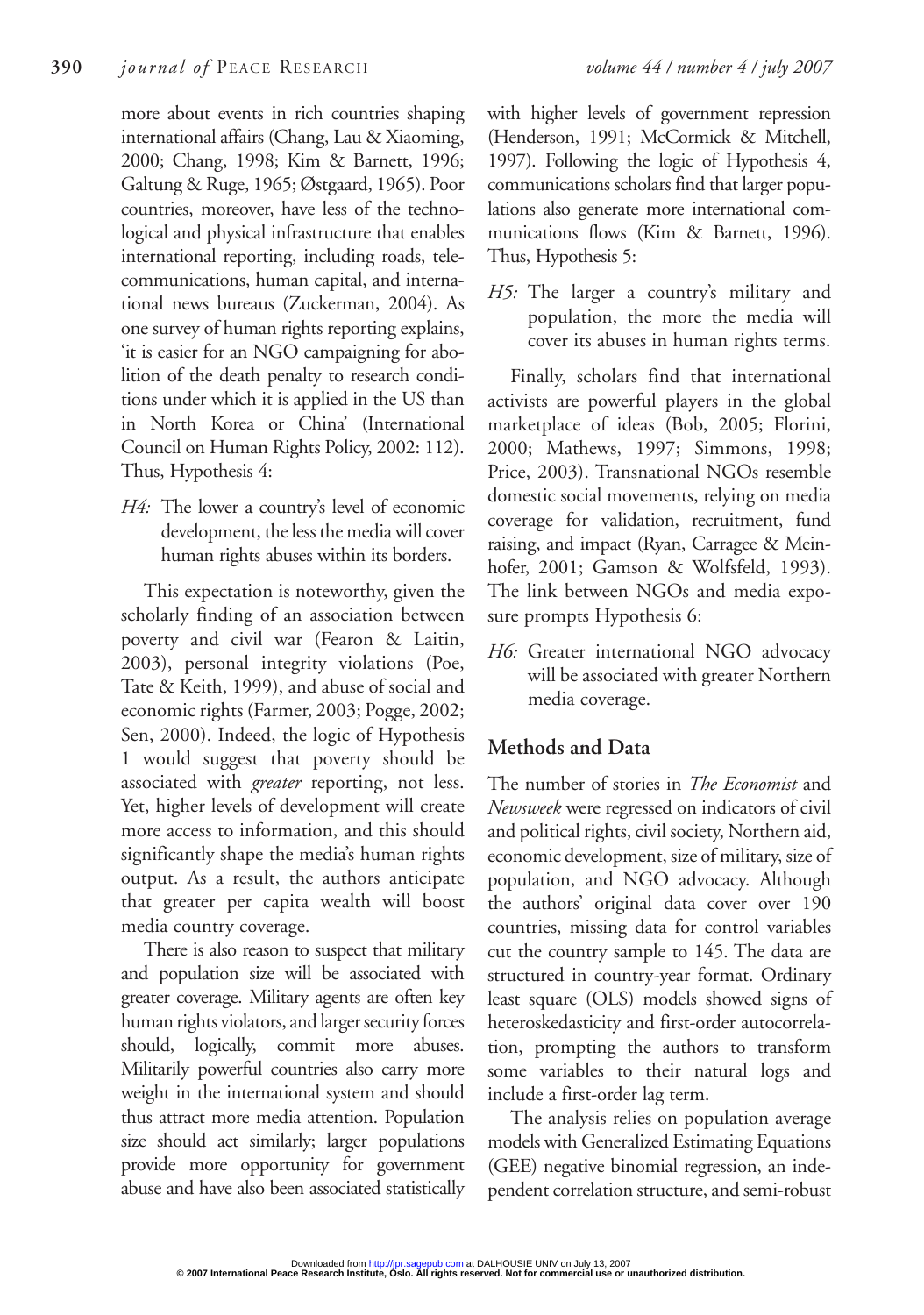standard errors. Population average models 'account for correlation between lower level units within higher level units (or clusters) by modeling the correlations or covariances themselves rather than by allowing for random effects or random coefficients' (Diez Roux, 2002: 592). Standard errors were adjusted for clustering on countries repeatedly observed in a country-year data matrix. This method was chosen because GEE was specifically developed for highly correlated panel data (Hardin & Hilbe, 2003; Zorn, 2001). Since the dependent variable consists of yearly counts that violate OLS assumptions, the analysis employs negative binomial regression, a technique scholars recommend over other count models (such as Poisson) when the variance does not equal the mean (Cameron & Trivedi, 1986). In such cases, 'over-dispersed' data may inflate parameter estimates and lower standard errors (King, 1989; Long, 1997).

#### *Dependent Variable*

The dependent variable consists of new data collected by coding reports of specific human rights abuses in *The Economist* and *Newsweek* during the years 1986–2000. Scholars recommend using multiple sources (Mueller, 1997; Swank, 2000), a task rendered feasible by tracking coverage in news weeklies rather than dailies. Both magazines are major Northern media sources, but they differ in important ways. *The Economist*'s readers are comparatively wealthy, educated, influential, and internationally orientated.4 In 2002, *The Economist*'s circulation was 880,000, half of which lived in North America; 20% in continental Europe; 15% in the UK; and 10% in Asia (*The Economist*, 2004). The authors regard *The Economist* as a reasonable indicator of the type of news read by elite Northerners interested in international affairs. *Newsweek*'s

19.5 million North American readers are far more numerous, but their income and educational levels are substantially lower (*Newsweek*,  $2004$ .<sup>5</sup> Taken together, the two sources are a useful measure of Northern media coverage.

The Lexis-Nexis search engine was used to locate all articles in *The Economist* and *Newsweek* with the keywords 'human rights', 1986–2000. These were then coded for articles specifically mentioning an abuse in a given country-year to generate a subset that became the dependent variables. Although this underestimates the total number of articles on abuse by omitting accounts of repression without the keywords 'human rights', it provides a consistent estimate of the media's deployment of the rights discourse. Five coders were employed and intercoder reliability was promoted through regular meetings and repeated Cronbach's Alpha tests, which consistently scored 0.80 and higher. Disputes were resolved through consensus during faceto-face meetings. When an article discussed more than one country or abuse, only the first mention of each was coded; although this limited the sample, it boosted intercoder reliability. The final data include 1,027 and 810 articles from *The Economist* and *Newsweek*, respectively.

The authors begin their analysis with the dependent variable *average media coverage*, a measure of the average country-year coverage of both sources. To examine the robustness of findings, additional models are run on each individual publication's coverage.

#### *Explanatory Variables*

H1 expected abuses of civil and political rights to be associated with greater media coverage. Following scholarly convention (Poe, Tate & Keith, 1999; Poe, Carey & Vazquez, 2001; Davenport, 2004), the authors use the *politi-*<sup>4</sup> In 2004, readers of *The Economist* had a median personal *cal terror scale* (*PTS*) to estimate a state's

income of \$154,000; 95% were college educated; 44% were company directors; 62% took three or more international trips per year; and 70% had lived abroad at least once (*The Economist*, 2004).

<sup>5</sup> In 2003, North American *Newsweek* readers had a median personal income of \$41, 662; 44% were college graduates; and 6% were 'top management' (*Newsweek*, 2004).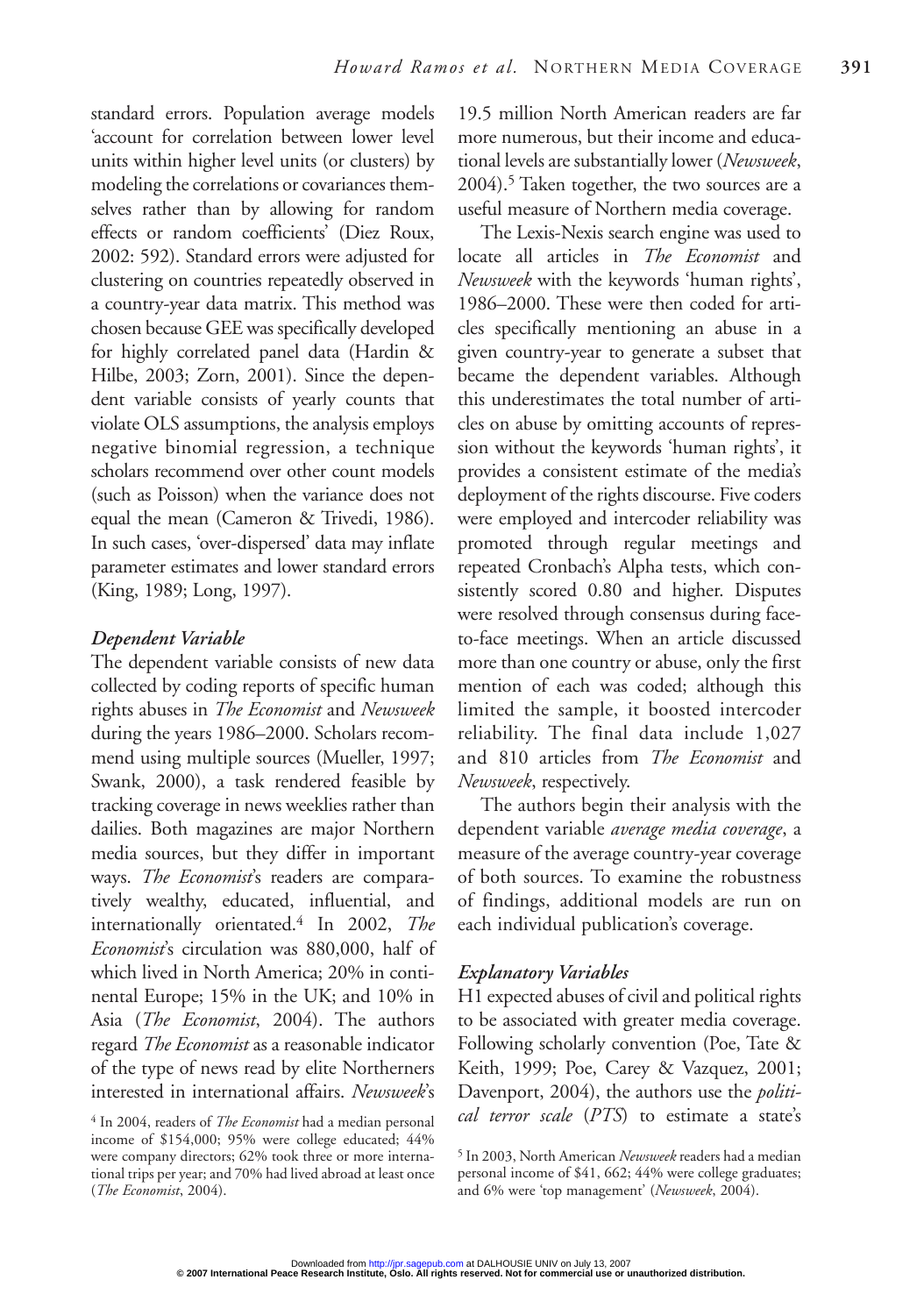propensity to violate its citizens' personal integrity rights, including freedom from torture, arbitrary detention, and extrajudicial execution. Scholars create these by scoring countries' human rights records as portrayed in annual reports by Amnesty International and the US State Department. This article's base models make use of both scores, ranging from 1 (least repressive) to 5 (most repressive). $6$  Yet, since the Amnesty and State Department measures are highly correlated (0.87), and scholars demonstrate score convergence over time (Poe, Carey & Vazquez, 2001), most models are run with the Amnesty-based scale alone. The second measure of civil and political rights is political authoritarianism, which can exacerbate repression (Goodwin, 2001; Lichbach, 1987; Rummel, 1994; Scott, 1998).7 This is estimated with the revised *Polity IV* score, whose rating of democracy and autocracy ranges from –10 (least politically open) to 10 (most politically open) (Marshall et al., 2002; Marshall & Jaggers, 2002). Scholars often associate armed conflict with government repression (Poe, Tate & Keith, 1999). The authors model this with a third measure, the *number of battle-deaths* in a given country-year, taken from Lacina & Gleditsch (2005), Version 1.0. However, these figures do not include indirect war casualties; unfortunately, systematic country-year data for these do not exist (Ghobarah, Huth & Russett, 2003; Leitenberg, 2006). Since H1 expects oppressive human rights conditions to increase media country coverage of abuses, the authors anticipate that higher political terror scale scores, lower Polity IV scores, and higher battle-death numbers will be associated with greater average media coverage.

H2 anticipates that media coverage will increase with larger civil societies, measured here by *number of NGOs* registered to the

Union of International Associations (UIA) in a given country-year.8 Many scholars rely on published UIA yearbooks for data on 'ties' to international governmental or nongovernmental organizations (Beckfield, 2003; Hafner-Burton & Tsutsui, 2005; Tsutsui & Wotipka, 2004), typically measuring these by international NGOs' reports of members located in individual countries. In this study, by contrast, the authors use yearly figures provided by the UIA; these examine the number of NGO 'main secretariats' registered in a given country, rather than self-reported ties (Union of International Associations, 2004). Unfortunately, this measure combines international and domestic NGOs. Still, it provides a reasonable estimate of a country's formally organized civil society.9

H3 expects Northern assistance to be associated with more media coverage. Following Knack (2004) and Neumayer (2003), the authors rely on a broad measure of Northern assistance, *Official Development Assistance* (*ODA*),10 obtained from the World Bank's *World Development Indicators* (World Bank, 2002), as well as a US-specific measure, *US military assistance,* obtained from the US Overseas Loans and Grants database (USAID, 2004).

H4 anticipates that economic development will increase media coverage. This is captured with *Gross Domestic Product per capita* (*GDP per capita*), obtained from the World Bank's *World Development Indicators*.

H5 expects larger militaries and populations to be associated with greater coverage, and s*ize of military* is estimated from the Correlates of War II Project, *National*

<sup>6</sup> Data obtained via e-mail from Steven Poe (steven\_c\_poe @unt.edu) on 14 January 2004.

<sup>7</sup>The relationship between authoritarianism and repression is likely to be non-linear (Cingranelli & Richards, 1999; Davenport & Armstrong, 2004).

<sup>8</sup> This measure includes all UIA-registered NGOs, except those categorized as types H, J, and U (Union of International Associations, 2005). Because of the terms of data release, replication data on the *JPR* website do not include the UIA figures. See online appendix for alternate models.

<sup>&</sup>lt;sup>9</sup> See Edwards (2004) for a critical discussion of civil society. This measure does not capture traditional civil society groups such as informal clubs and kinship associations.<br><sup>10</sup> ODA includes and clubs and constant of the constant of the constant of the constant of the constant of the constant of the constant of the constant of the consta

ODA includes most forms of Northern bilateral and multilateral economic aid, including most US economic assistance.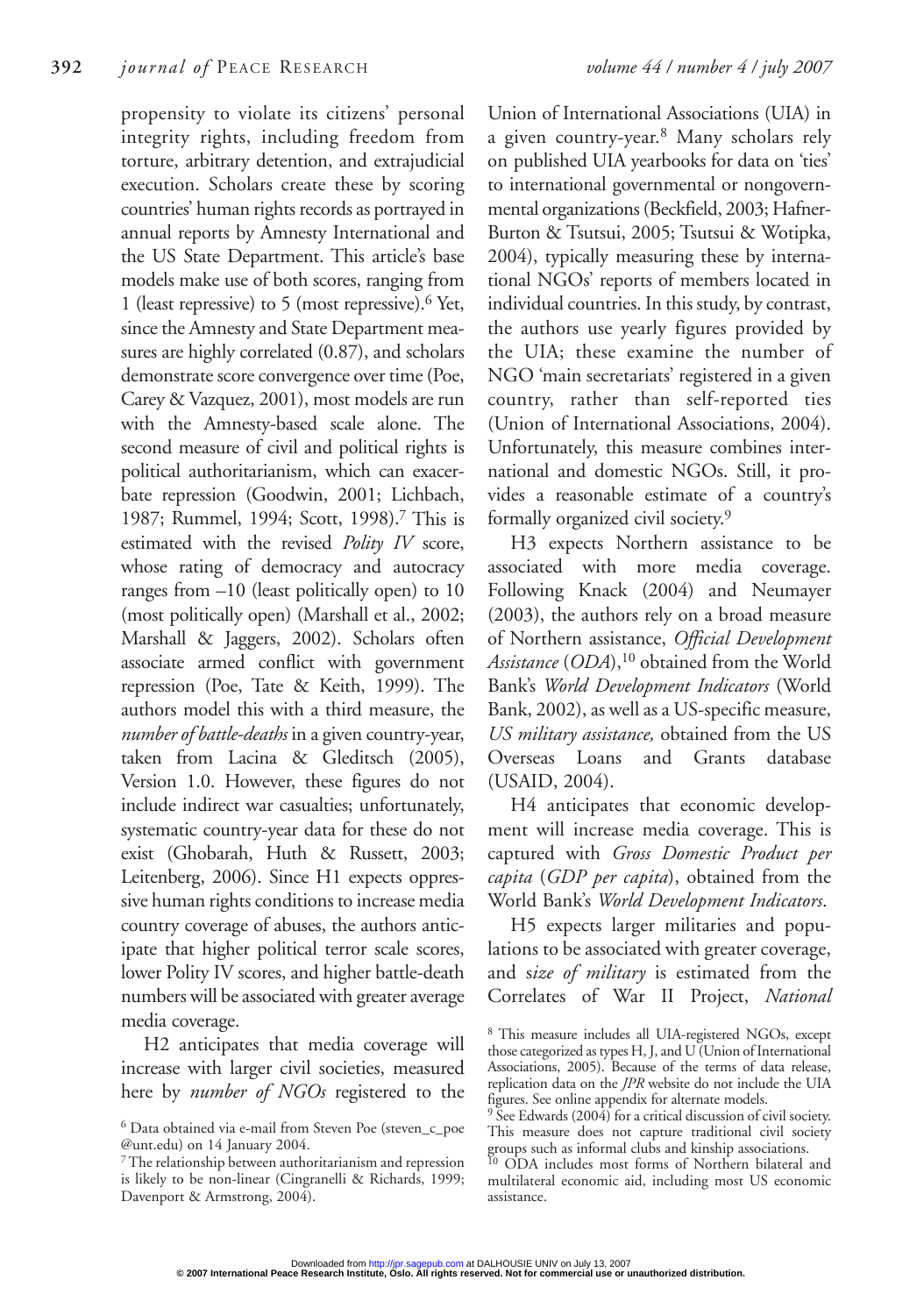*Military Capabilities* 3.0, and *size of population* from US Census International Data Base (IDB) mid-year estimates (US Census Bureau, 2002).

H6 anticipates that NGO advocacy increases media country coverage. To investigate, research assistants coded press releases by Amnesty International, a respected international group (Buchanan, 2002; Cmiel, 1999; Edelman, 2003; Hopgood, 2006; Korey, 1998). Data on Amnesty's advocacy efforts were obtained from the Amnesty *International Cumulative Guide 1962–2000* CD-ROM (Amnesty International, 2001), which lists the titles of annual reports, newsletters, background papers, and press releases. This includes 3,208 Amnesty press releases from 1986 to 2000, or 17% of the organization's overall catalogued output during this time. Press releases are an excellent measure of Amnesty's written advocacy, as they are explicitly aimed at journalists, news editors, and policymakers. They differ from background papers directed at NGOs and specialists, and from newsletters sent to Amnesty members. Each press release was coded by the country it was catalogued under. The number of *Amnesty press releases* is expected to be positively associated with *average media coverage*.

Table I summarizes the variables and their operationalization. Table II offers a summary of descriptive statistics.

#### **Empirical Findings: What Shapes the Media's Human Rights Coverage?**

Table III presents an analysis of factors shaping the media's global human rights coverage.11 Model 1 uses the *PTS* based on Amnesty's annual reports, while Model 2 uses the US State Department-based measure. The results are broadly similar, reinforcing assertions of score convergence (Poe, Carey &

Vazquez, 2001).<sup>12</sup> As a robustness check, Models 3 and 4 disaggregate the dependent variable *average media coverage* into its individual *Economist* and *Newsweek* components.

Across models, violations of civil and political rights are significantly and positively associated with media coverage of abuses, providing support for H1. As expected, greater state repression of personal integrity rights (higher PTS scores) is associated with increases in media country coverage, and Models 1 through 3 demonstrate that greater levels of democracy (higher Polity IV scores) are associated with less media coverage. Polity IV's effects lose significance in Model 4, however, which uses *Newsweek* reporting as the dependent variable. Unexpectedly, the battle-deaths variable has a negative effect and is not statistically significant in Model 4. This requires further investigation; it may stem from the data's non-inclusion of indirect war casualties. Or, possibly, state repression may increase after war's end, or may even be used in lieu of actual hostilities (Lacina & Gleditsch, 2005). Yet, on the whole, the results clearly suggest that the Northern media's country coverage of abuses in human rights terms is associated with actual violations of civil and political rights.

H2 anticipated a positive and significant relationship between the size of a country's civil society and media human rights reporting. Theoretically, greater numbers of organized citizen groups should provide journalists with more access and information, and their activism should focus greater attention on their country's abuses. The analysis reveals only qualified empirical support for this claim. Size of civil society does achieve statistical significance in Models 1 and 2, whose dependent variable is the average number of human rights articles in *The Economist* and *Newsweek*, and in

<sup>12</sup> Political terror scales are not an Amnesty International product and are only weakly correlated with the Amnesty press release variable (0.30 for Amnesty-based scores, 0.27

<sup>&</sup>lt;sup>11</sup> See online appendix for alternate specifications. For US State Departments scores).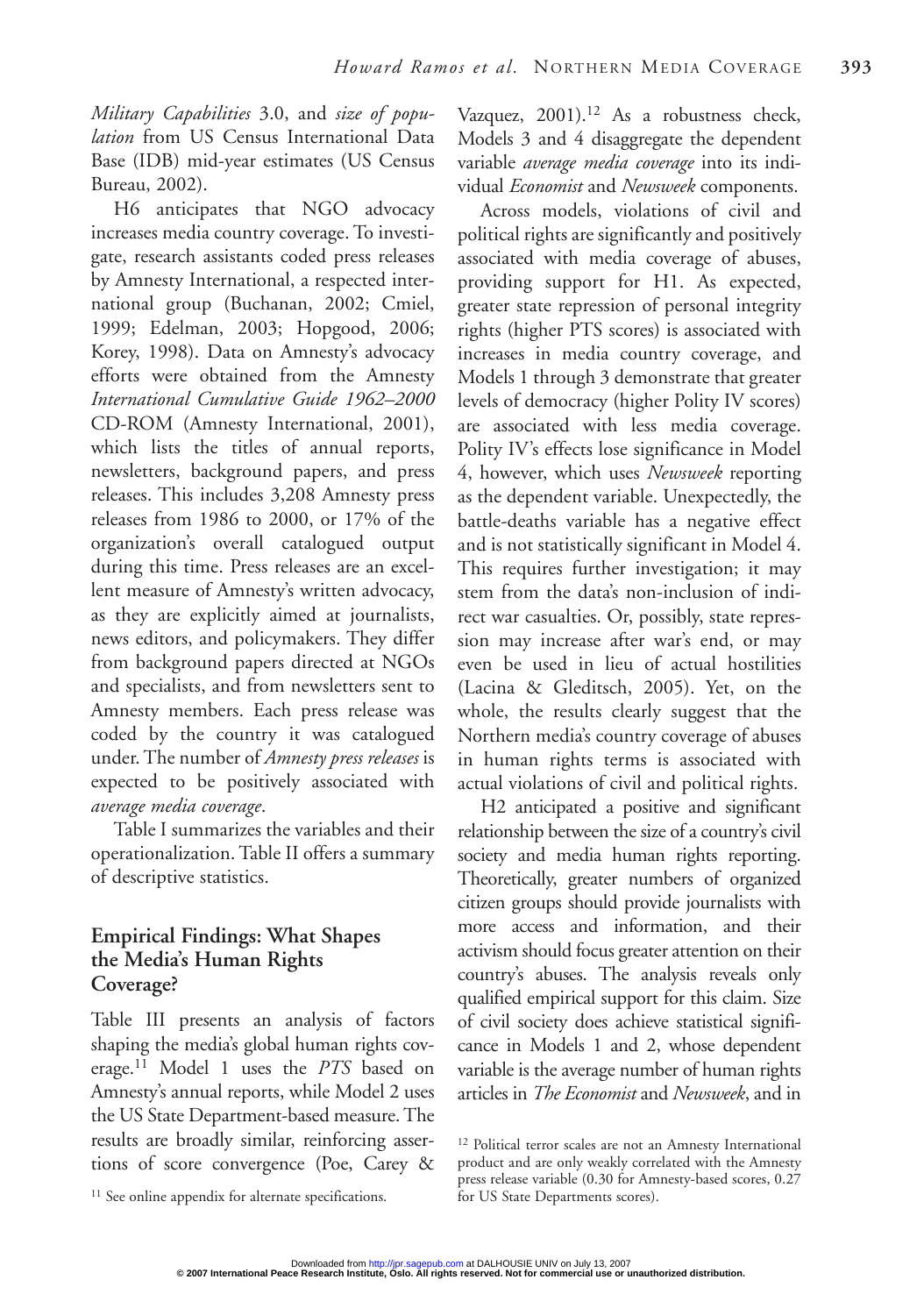| Table I. Variables and Operationalization                  |                                                                                                                                                              |                                                                                      |                       |
|------------------------------------------------------------|--------------------------------------------------------------------------------------------------------------------------------------------------------------|--------------------------------------------------------------------------------------|-----------------------|
|                                                            | Operationalization                                                                                                                                           | Source                                                                               | Hypothesized relation |
| Average media coverage<br>Dependent variable               | abuses, added together and divided by two, by country<br>Economist and Newsweek stories covering human rights                                                | The Economist and Newswerk                                                           | Dependent variable    |
| Economist coverage                                         | Economist stories covering human rights abuses by<br>and year                                                                                                | The Economist                                                                        | Dependent variable    |
| Newsweek coverage                                          | Newsweek stories covering human rights abuses by<br>country and year<br>country and year                                                                     | Newsweek                                                                             | Dependent variable    |
| Explanatory variables<br>Amnesty political<br>terror scale | 1-5 scale. 1 least oppressive, 5 most.                                                                                                                       | Poe's Political Terror Scale                                                         | $^{+}$                |
| political terror scale<br>US State Department              | 1-5 scale. 1 least oppressive, 5 most.                                                                                                                       | Poe's Political Terror Scale                                                         | $^{+}$                |
| Polity $\mathrm{IV}$                                       | -10-10 scale. -10 least open and most repressive                                                                                                             | Polity IV project: Political Regime<br>Characteristics and Transitions,<br>1800-2002 | $\mid$                |
| Number of battle-deaths                                    | inflicted through the use of armed force by a party to an<br>The number of deaths resulting directly from violence<br>armed conflict during contested combat | Lacina & Gleditsch, Battle Deaths<br>Dataset, Version 1.0                            | $^{+}$                |
| UIA number of NGOs                                         | Number of nongovernmental organizations ('main<br>secretariats') registered with the Union of<br>International Associations                                  | Union of International<br>Associations                                               | $^{+}$                |
| <b>ODA</b>                                                 | Official Development Assistance, \$US millions logged                                                                                                        | World Bank, World Development<br>Indicators                                          | $^{+}$                |
| US military aid                                            | Total US military assistance including<br>grants and loans, \$US millions logged                                                                             | USAID, US Overseas Loans and<br>Grants (Online US Greenbook)                         | $^{+}$                |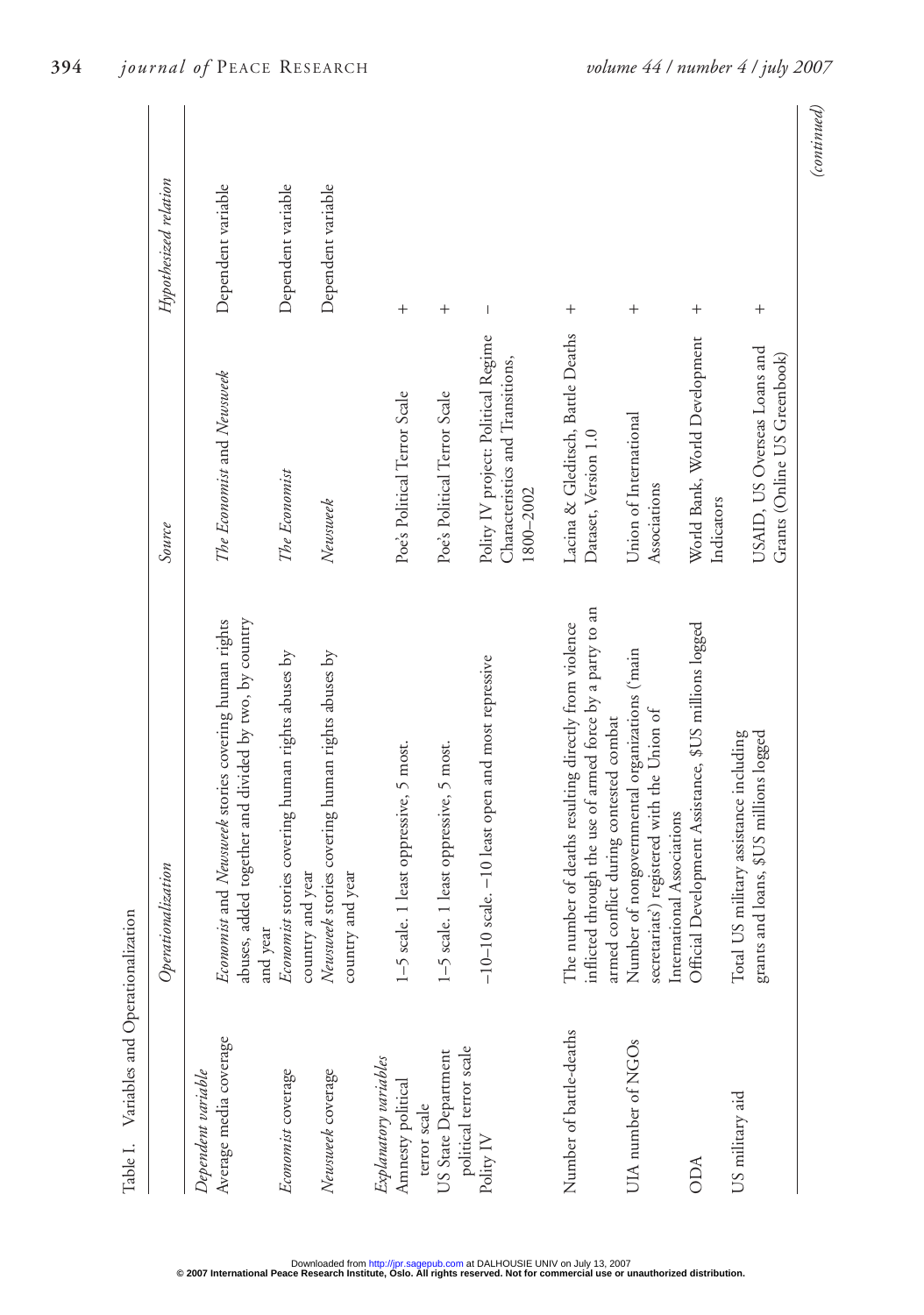| Table I. (continued)      |                                                                                     |                                                          |                       |
|---------------------------|-------------------------------------------------------------------------------------|----------------------------------------------------------|-----------------------|
|                           | erationalization                                                                    | Source                                                   | Hypothesized relation |
| GDP per capita            | Gross Domestic Product per capita,<br>\$US logged                                   | Development Indicators<br>World Bank, World              |                       |
| Size of national military | litary personnel by country, thousands logged<br><b>SE</b>                          | Correlates of War, National<br>Military Capabilities 3.0 |                       |
| Population                | National population for a given year, total mid-year<br>estimates, millions, logged | US Census, International<br>Database                     |                       |
| Amnesty press releases    | Amnesty International press releases' documented for                                | Amnesty International,                                   |                       |
|                           | a given country and year, coded by country<br>catalogued under                      | Cumulative Guide<br>1962-2000                            |                       |
|                           |                                                                                     |                                                          |                       |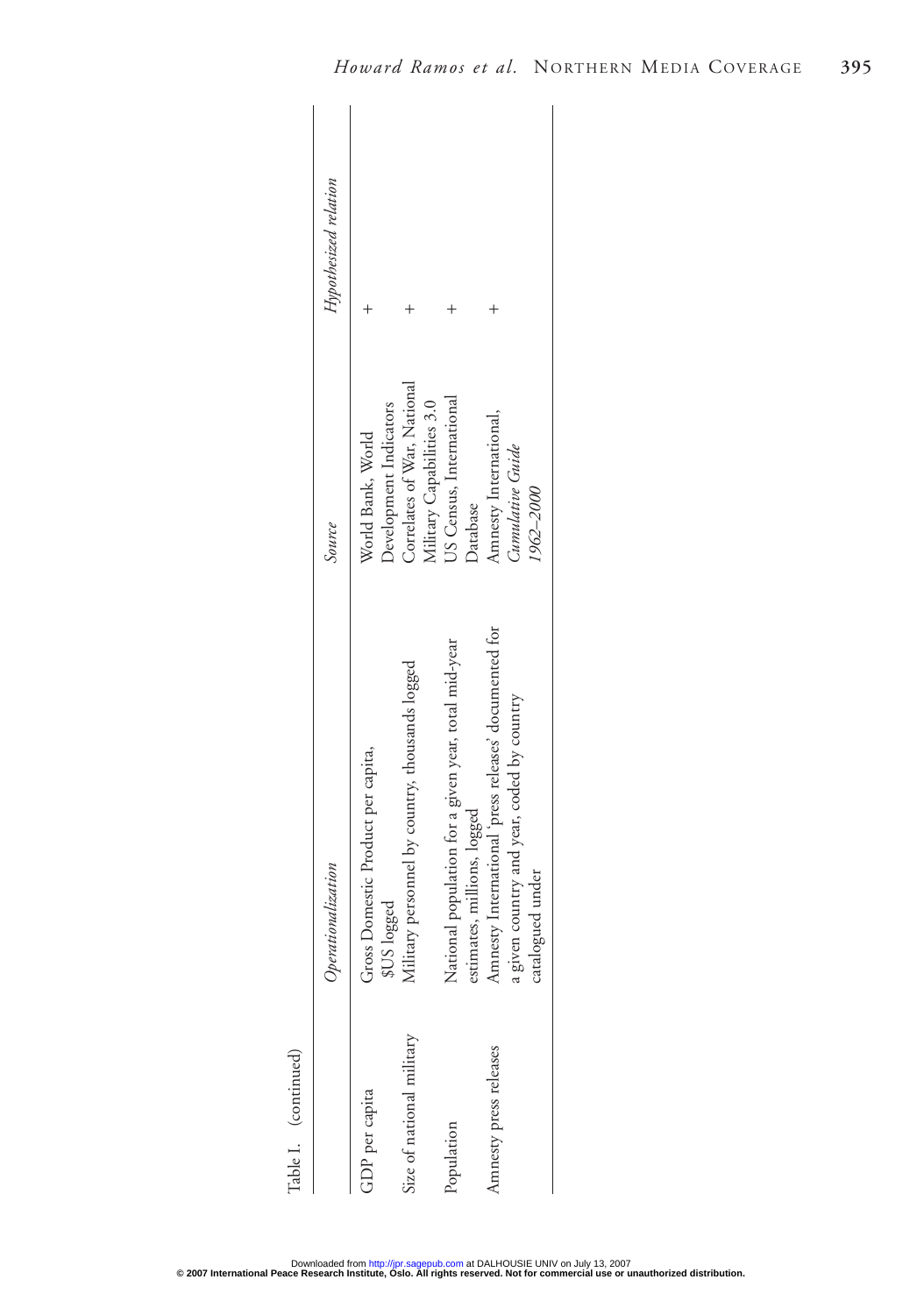| Variable                                   | Mean   | Standard deviation |
|--------------------------------------------|--------|--------------------|
| Average media coverage                     | 0.34   | 1.19               |
| <i>Economist</i> coverage                  | 0.38   | 1.12               |
| Newsweek coverage                          | 0.30   | 1.60               |
| Amnesty political terror scale             | 2.46   | 1.21               |
| US State department political terror scale | 2.41   | 1.23               |
| Polity IV                                  | 1.39   | 7.28               |
| Number of battle-deaths                    | 591.35 | 3,435.02           |
| UIA number of NGOs                         | 123.36 | 520.09             |
| ODA, \$US millions (log)                   | 3.99   | 2.27               |
| US military aid, \$US millions (log)       | 0.47   | 1.21               |
| GDP per capita, \$US (log)                 | 7.45   | 1.54               |
| Size of national military, thousands (log) | 3.39   | 1.89               |
| Population, millions (log)                 | 2.07   | 1.46               |
| Amnesty press releases                     | 1.19   | 3.22               |

Model 4, which focuses on articles drawn from only *Newsweek*. It is not significant in Model 3, however, which focuses only on articles drawn from *The Economist*. When this civil society measure is replaced with a measure of international NGO (INGO) ties, the variable is significant only in Model 4 (see online appendix). Civil society is thus important, but its effects are not consistent across models or measures. More research on this count is warranted.

There is no empirical support for H3, which expected foreign assistance to be significantly associated with greater media coverage; neither ODA nor US military assistance was statistically significant. Possibly, the indicators used here do not capture the full extent of Northern ties to recipient nations. Covert US assistance, for example, is rarely included in official statistics but may nonetheless be revealed and made politically significant through investigative reporting.

Economic development is statistically significant and has positive effects across all models, supporting H4. Regardless of specification, lower levels of logged per capita GDP have coverage-reducing effects, despite the variable's positive statistical association (in other studies) with higher risks of civil war, state repression, and violations of social and

economic rights. $13$  This finding has several plausible explanations. First, poorer countries lack information-producing infrastructures such as telecommunications, road systems, and educated populations. All of these generate more knowledge of abuses, and these may stimulate more Northern media attention. Second, the media tend to focus more on events in rich countries, because of their greater international political, economic, and cultural influence (Chang, Lau & Xiaoming, 2000; Chang, 1998; Galtung & Ruge, 1965). Wealth's visibility-boosting effects suggest that better-off countries gain more attention to their abuses, all things being equal.

H5 enjoys partial support; larger populations are associated with more coverage, but not larger militaries.14 This is likely due to their greater international visibility, power, and prestige, as well as their greater potential for human rights abuse.

Finally, H6 also enjoys empirical support. The association between Amnesty's press advocacy and media coverage was positive and significant across models, supporting general

<sup>13</sup> This remains true when the USA and the UK were removed from the dataset.

<sup>&</sup>lt;sup>14</sup> This remains true when models were run with military personnel per capita.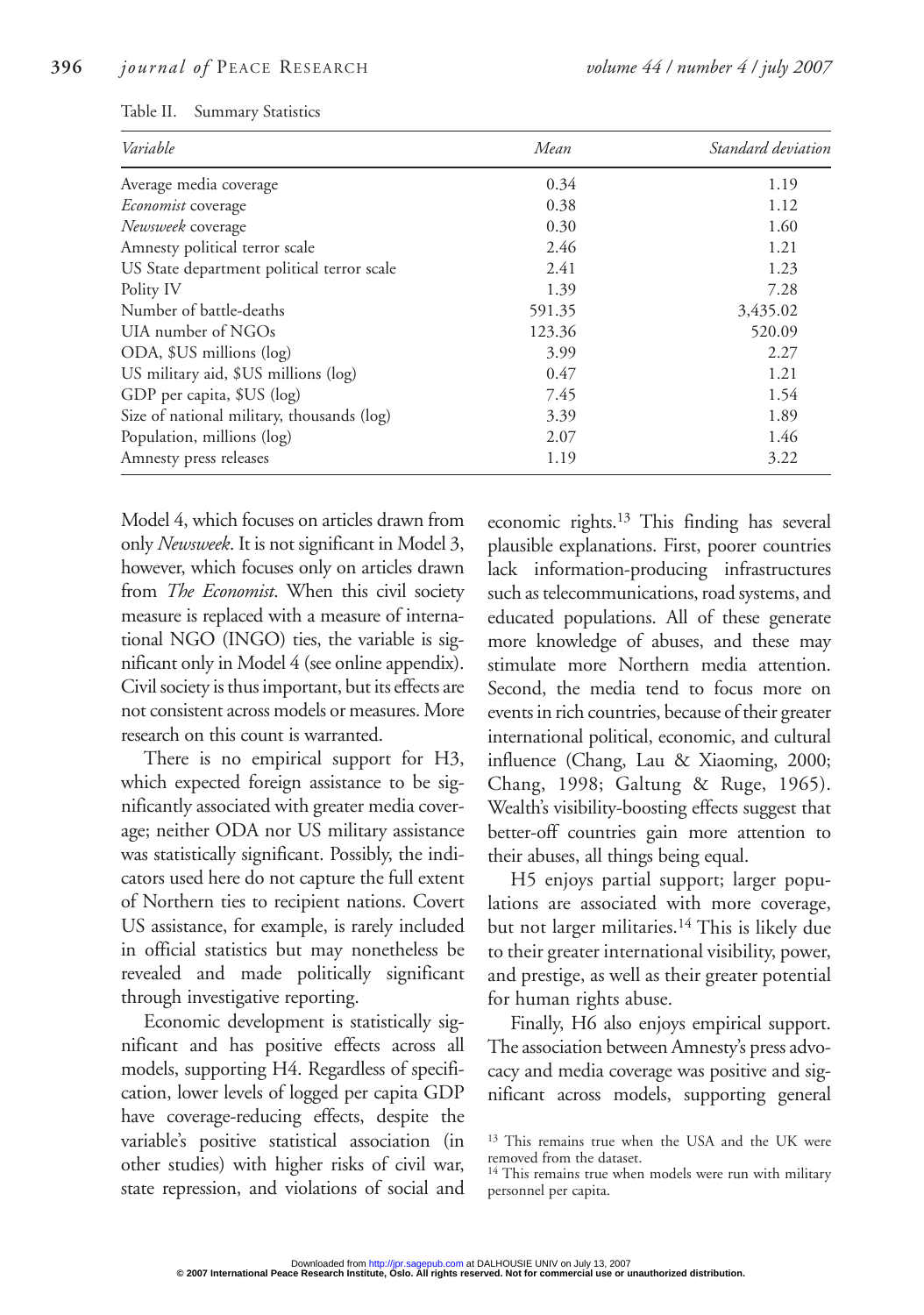| Factors Influencing the Northern Media's Explicit Human Rights Coverage, 1986–2000: Negative Binomial Population Average Models<br>Table III. |                          |                     |                       |                     |                          |                     |                          |                     |
|-----------------------------------------------------------------------------------------------------------------------------------------------|--------------------------|---------------------|-----------------------|---------------------|--------------------------|---------------------|--------------------------|---------------------|
|                                                                                                                                               | Avg. media<br>Model 1    |                     | Avg. media<br>Model 2 |                     | Economist<br>Model 3     |                     | Newsweek<br>Model 4      |                     |
|                                                                                                                                               | Coefficient              | Semi-robust<br>S.E. | $C$ oefficient        | Semi-robust<br>S.E. | Coefficient              | Semi-robust<br>S.E. | $C$ oefficient           | Semi-robust<br>S.E. |
| Amnesty political terror scale<br>Lag term                                                                                                    | $0.405***$<br>$0.216***$ | 0.050<br>0.077      | $0.216***$            | 0.048               | $0.407***$<br>$0.248***$ | 0.038<br>0.080      | $0.386***$<br>$0.128***$ | 0.040<br>0.120      |
| political terror scale<br>US State Department                                                                                                 |                          |                     | $0.486***$            | 0.062               |                          |                     |                          |                     |
| Polity IV                                                                                                                                     | $-0.021**$               | 0.011               | $-0.020*$             | 0.011               | $-0.021*$                | 0.012               | $-0.022$                 | 0.015               |
| Number of battle deaths                                                                                                                       | $-1.470E-05*$            | 8.950E-06           | $-2.060E-05***$       | 1.040E-05           | $-2.920E-05***$          | 350E-05             | $-7.290E - 07$           | 1.050E-05           |
|                                                                                                                                               | 1.269E-04**              | 5.380E-05           | 1.326E-04***          | 4.960E-05           | 1.002E-04                | $.600E-05$          | 1.840E-04*               | $0.063E-04$         |
|                                                                                                                                               | 0.052                    | 0.050               | 0.063                 | 0.050               | 0.042                    | 0.053               | 0.098                    | 0.080               |
| UIA number of NGOs<br>ODA, \$US millions (log)<br>US military aid, \$US<br>millions (log)                                                     | 0.007                    | 0.043               | 0.022                 | 0.043               | 0.025                    | 0.045               | $-0.054$                 | 0.071               |
|                                                                                                                                               | $0.275***$               | 0.081               | $0.354***$            | 0.080               | $0.252***$               | 0.073               | $0.317***$               | 0.127               |
| GDP per capita, \$US (log)<br>Size of national military,<br>thousands (log)                                                                   | 0.010                    | 0.125               | $-0.004$              | 0.125               | 0.041                    | 0.098               | $-0.030$                 | 0.234               |
| Population, millions (log)                                                                                                                    | $0.368***$               | 0.135               | $0.365***$            | 0.129               | $0.329***$               | 0.119               | $0.442**$                | 0.202               |
| Amnesty press releases                                                                                                                        | $0.092***$               | 0.010               | $0.093***$            | 0.009               | $0.083***$               | 0.010               | $0.107***$               | 0.014               |
| Constant                                                                                                                                      | $-6.251***$              | 0.755               | $-7.045***$           | 0.706               | $-5.802***$              | 0.723               | $-7.153***$              | 1.119               |
| Prob $> x^2$                                                                                                                                  | 0.000                    |                     | 0.000                 |                     | 0.000                    |                     | 0.000                    |                     |
| Wald $\mathbf{x}^2$                                                                                                                           | 886.92                   |                     | 948.66                |                     | 648.45                   |                     | 1,004.47                 |                     |
| * significant at the 0.10 level; ** at the 0.05 level; *** at the 0.01 level.                                                                 |                          |                     |                       |                     |                          |                     |                          |                     |

Factors Influencing the Northern Media's Explicit Human Rights Coverage, 1986–2000: Negative Binomial Population Average Models Table III. Factors Influencing the Northern Media's Explicit Human Rights Coverage, 1986–2000: Negative Binomial Population Average Models

Downloaded fro[m http://jpr.sagepub.com](http://jpr.sagepub.com) at DALHOUSIE UNIV on July 13, 2007<br>© 2**007 International Peace Research Institute, Oslo. All rights reserved. Not for commercial use or unauthorized distribution.**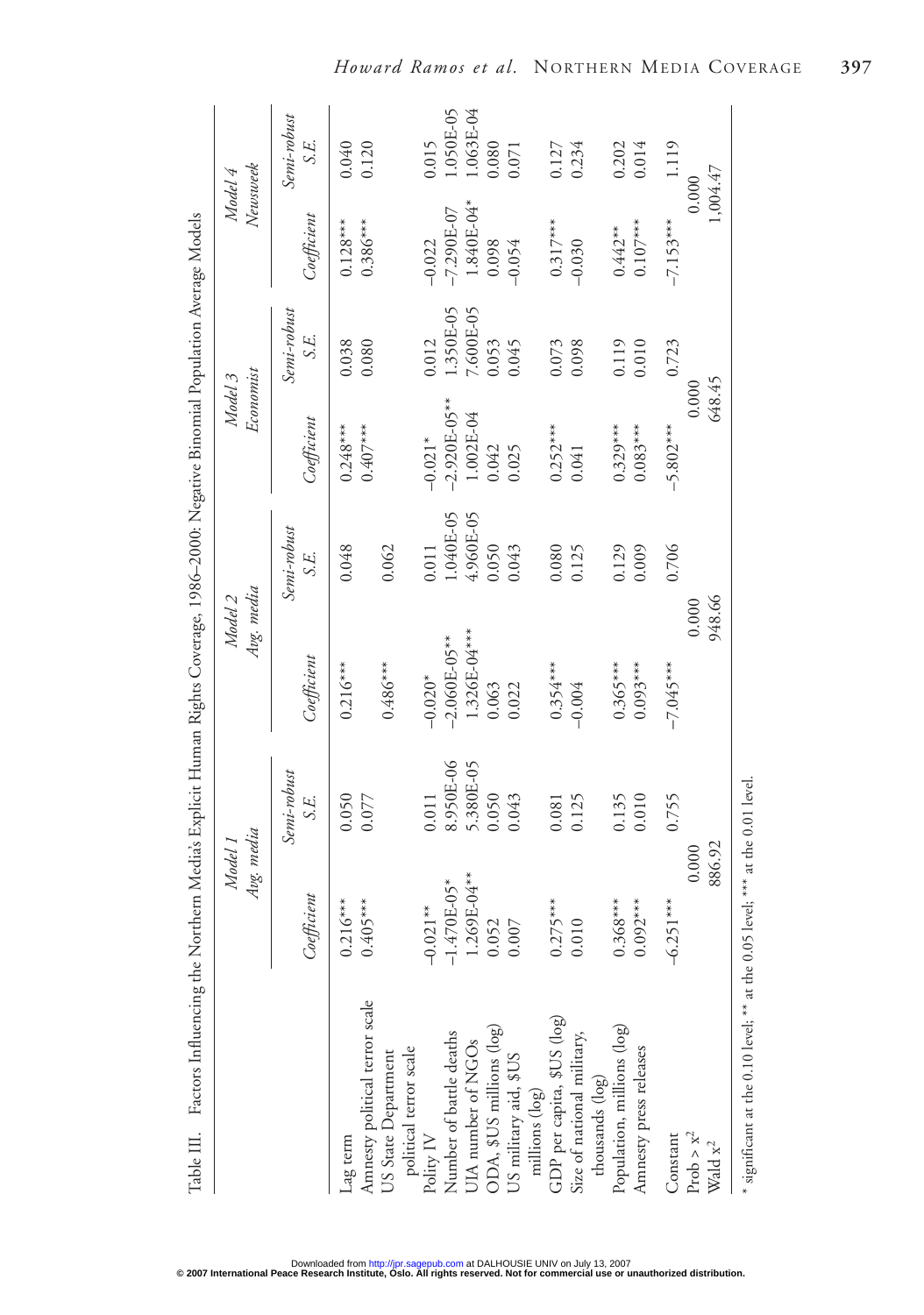arguments about the discursive influence of global activists (Florini, 1999; Keck & Sikkink, 1998; Mathews, 1997; Simmons, 1998; Wapner, 1996) and bolstering specific claims about NGOs' media impact (Dale, 1996; Huckins, 1999).

Here, however, a note of caution is in order: statistical association does not prove causality. Although Amnesty's press advocacy may be shaping media coverage, the reverse is also possible, as is a reciprocal relationship. Indeed, the latter makes the most theoretical sense, since, as Hilgartner & Bosk (1988) argue, 'claims-makers' often cluster around high-profile issues, borrowing each other's ideas and information and driving increased rates of public attention through multiple feedback loops (Dalton et al., 1998; Ungar, 1998; Wood & Peake, 1998). Human rights violations will receive more attention when Northern activists and journalists reinforce each other's interests and reporting.

To test the direction of the NGO–media relationship, the authors first regressed average human rights reporting in *The Economist* and *Newsweek* on all explanatory variables, lagged by one year, as well as on the previous year's lagged media reporting. The lagged Amnesty variable remained a significant predictor of media reporting, suggesting that the group's press releases do in fact boost media coverage.

Next, the authors tested for reverse causality by regressing Amnesty press releases on media coverage and all the other lagged independent variables. Surprisingly, lagged media coverage was not statistically significant (unless the lagged Amnesty variable was dropped from the equation). Amnesty press releases were thus reliable predictors of media reporting, but the reverse relationship is not robust. More research on this count is warranted.15

<sup>15</sup> This finding is somewhat at odds with Ron, Ramos & Rodgers (2005), which examined reciprocal monthly (rather than annual) coverage and did not include other controls. The monthly dataset covered 193 countries, but the annual dataset includes only 145 countries owing to control-related missing data.

Overall, the analysis reveals that the Northern media's human rights coverage during the 1986–2000 period was positively associated with greater repression of personal integrity rights, higher levels of economic development, larger populations, and more Amnesty press releases. In some models, moreover, political openness, battle-deaths, and size of civil society were significant predictors. The effects of foreign aid and size of military, however, consistently failed to achieve statistical significance.

### **Testing Amnesty's Media Strategy: What Works Best?**

Following conventional wisdom, many social movement scholars believe that the most influential activists are those capable of packaging their concerns in ways that appeal to the media (Andsager, 2000; Gamson & Wolfsfeld, 1993; Ryan, Carragee & Meinhofer, 2001). For these researchers, the most successful activists are savvy communicators who benefit from media attention and credibility by inserting their messages into dominant 'master frames' (Benford & Snow, 2000). The regression findings presented in Table III can be interpreted as the Northern media's human rights 'master frame', prioritizing coverage of countries with higher levels of repression, economic development, and population size.

Many NGOs are media-savvy (Dale, 1996; Keck & Sikkink, 1998; Bob, 2005), and Amnesty is no exception (Hopgood, 2006). As the organization's 2004 strategic plan argues, 'communicating our message effectively' is an 'overarching priority', and Amnesty staffers are urged to make vigorous use of 'television, the Internet and other media' (Amnesty International, 2004: 16). In this section of the article, the authors ask the following questions: When Amnesty focuses more press releases on countries located within the human rights media frame, do they have greater impact? Does their media-savvy strategy pay off?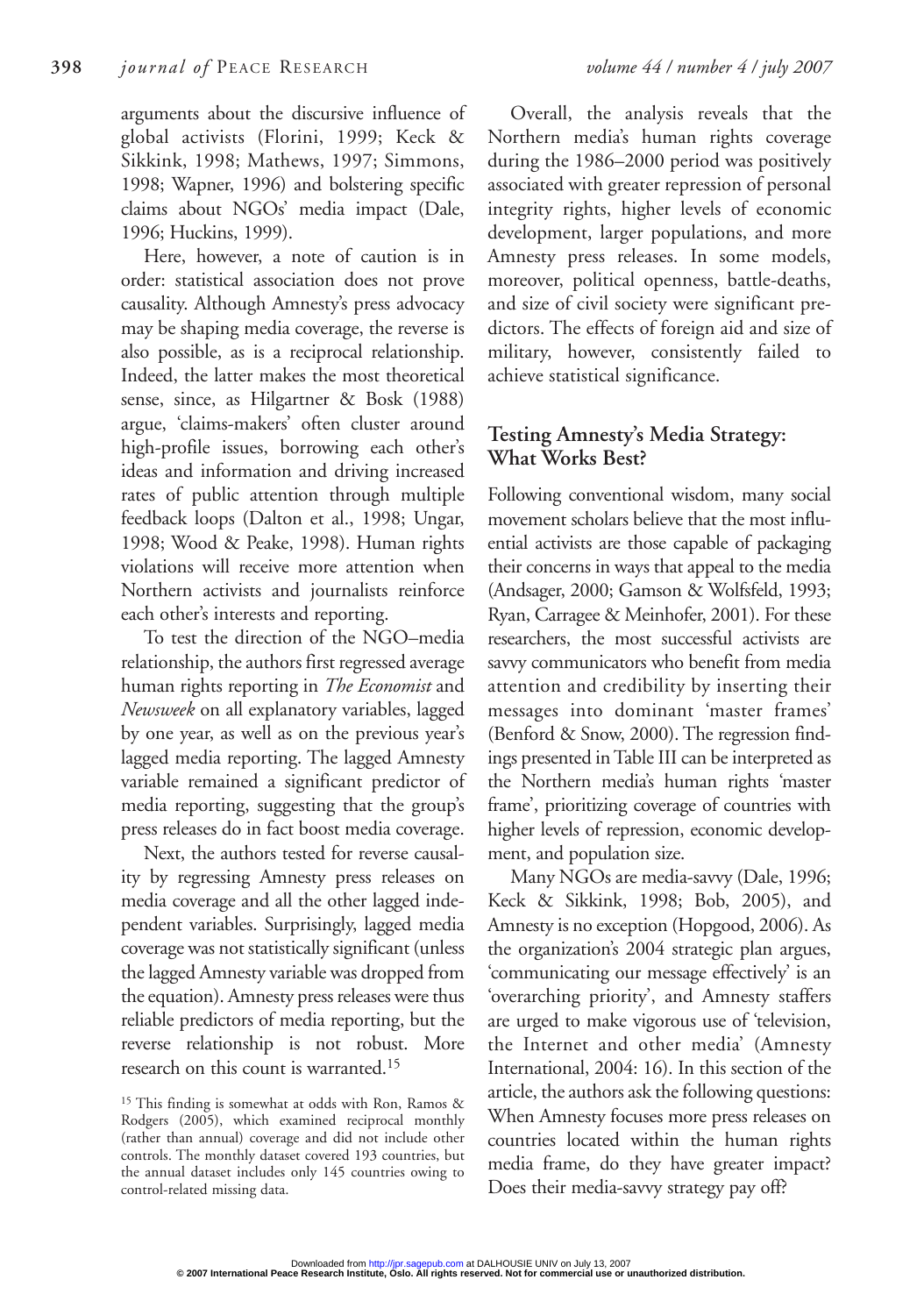To investigate, the authors created interaction terms between Amnesty press releases and three other variables of interest: PTS, logged GDP per capita, and logged population; each was statistically significant across previous models. The five-point PTS measure was disagreggrated into five separate dummy variables, and each was interacted with Amnesty press releases. Two simple cross-product interactions were created between press releases and logged GDP per capita as well as logged population. The results are surprising: when Amnesty focuses on countries located within the media's master frame, they do *not* have a greater impact on the media's coverage.

Model 1 of Table IV investigates what happens when Amnesty focuses on the world's most repressive countries, including four interaction terms between Amnesty press releases and dummies for countries with PTS scores of 2, 3, 4, and 5 (countries that scored 1 are the reference category). For the most part, Model 1's findings are similar to those discussed above in Table III. On their own, all PTS dummies are significant, as are Amnesty press releases, political openness, size of civil society, wealth, and population. The only significant PTS–Amnesty interactions, however, are for countries with PTS scores of 2 and 3, that is, those at the intermediate-to-low end of the repression scale. Interactions with the most repressive countries (PTS scores of 4 and 5) are not significant. The interaction with countries ranked 4, moreover, has less media impact than the interaction with countries ranked 1. In other words, there is no statistically discernable evidence that Amnesty's press releases have greater media impact when focusing on countries with the worst human rights records.

Model 2 examines the interaction between Amnesty's press advocacy and logged GDP per capita. Again, the lower-order variables are similar to the findings originally reported in Table III. Yet, the interaction term is also not statistically significant; Amnesty gains no statistically apparent payoff from focusing on abuses in wealthier countries.

Model 3 examines the interaction between Amnesty press releases and logged population size, and here the results are particularly noteworthy. The lower-order variables perform the same as in Table III, but the interaction term is significant and negative. When Amnesty focuses on abuses in countries with larger populations, it is *less* able to shape the media's agenda. Table IV's results thus suggest that a media-savvy strategy does not pay off, confounding the expectations of many scholars (Gamson & Wolfsfeld, 1993; Ryan, Carragee & Meinhofer, 2001), as well as Amnesty's own communications strategists.

Problems of saturation and 'bandwagoning' may explain this finding. Reporters, government officials, NGOs, and other claimsmakers cluster around events in newsworthy countries, transforming public and media interest into a scarce but valuable commodity (Wood & Peake, 1998). The potential gain from publishing a newsworthy press release is huge, but competition for exposure is also heavy. As one group of experts noted, 'it is far more difficult for human rights organizations to find a distinctive media voice – and still harder to win coverage in an increasingly competitive market' (International Council on Human Rights Policy, 2002: 45). Groups such as Amnesty are drawn to high-profile countries, but so are many others. Cumulatively, this reinforces a country's centrality, but it also undermines the ability of individual voices to be heard. As one Amnesty activist commented, the famous Amnesty candle symbol 'doesn't show up where the spotlight already is' (cited in Hopgood, 2006: 76). Away from the media's central zone of interest, however, Amnesty's contribution may have more impact. With fewer reputable figures available for comment, journalists may be more likely to seek out, and be influenced by, Amnesty's human rights country experts (Zuckerman, 2004).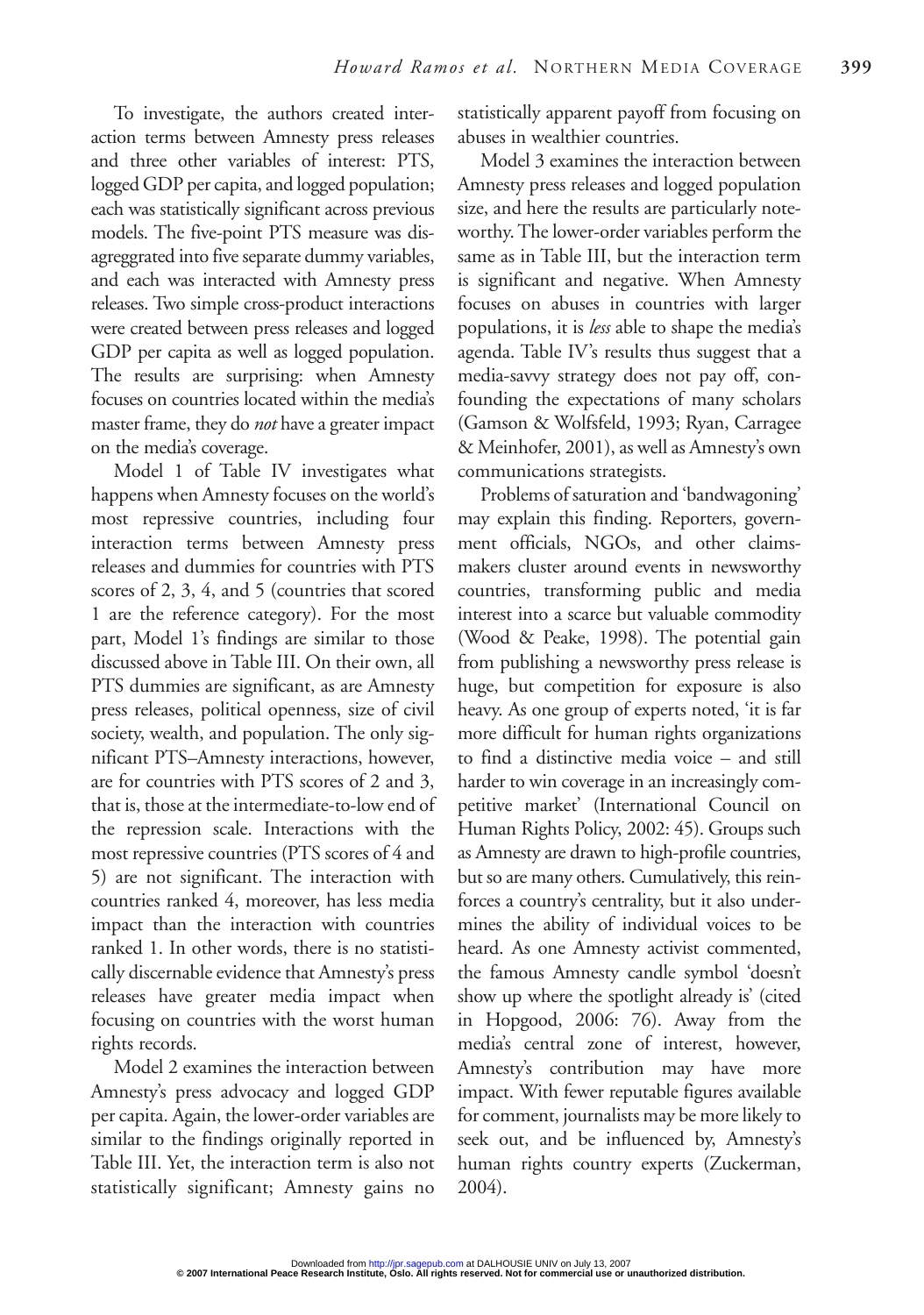| $0.501***$<br>0.064<br>Semi-robust<br>8.610E-06<br>6.000E-05<br>S.E.<br>0.046<br>0.050<br>0.011<br>0.050<br>0.135<br>0.043<br>0.005<br>0.122<br>0.077<br>0.077<br>1.436E-04**<br>$-1.480E-05*$<br>Coefficient<br>$0.393***$<br>$0.367***$<br>$0.158***$<br>$0.212***$<br>$0.305***$<br>$-0.021**$<br>0.014<br>0.059<br>$-0.008$<br>0.011<br>9.430E-06<br>4.400E-05<br>Semi-robust<br>0.010<br>0.049<br>0.048<br>0.043<br>0.129<br>0.015<br>0.299<br>0.324<br>0.308<br>0.034<br>0.018<br>0.075<br>0.020<br>0.237<br>0.121<br>0.031<br>S.E.<br>1.943E-04***<br>Coefficient<br>$-1.020E-05$<br>$0.207***$<br>$0.324***$<br>$0.118***$<br>$0.400***$<br>$0.066***$<br>$0.929***$<br>$1.577***$<br>$1.908***$<br>$0.124***$<br>$-0.023**$<br>$0.578**$<br>0.016<br>$-0.029$<br>0.072<br>$-0.009$<br>0.021<br>US military aid, \$US millions (log)<br>Interaction GDP per capita * AIPR<br>Interaction Population * AIPR<br>Amnesty political terror scale<br>Interaction AI PTS 2 * AIPR<br>Interaction AI PTS 4 * AIPR<br>Interaction AI PTS 5 * AIPR<br>Interaction AI PTS 3 * AIPR<br>Reference category AI PTS 1<br>Reference category AI PTS 1<br>GDP per capita, \$US (log)<br>Population, millions (log)<br>ODA, \$US millions (log)<br>Number of battle deaths<br>Size of national military,<br>UIA number of NGOs<br>Amnesty press releases<br>thousands (log)<br>AI PTS 2<br>AI PTS 5<br>Polity IV<br>AI PTS 3<br>AI PTS 4<br>Lag term | Model 2              | Model 3                            |
|---------------------------------------------------------------------------------------------------------------------------------------------------------------------------------------------------------------------------------------------------------------------------------------------------------------------------------------------------------------------------------------------------------------------------------------------------------------------------------------------------------------------------------------------------------------------------------------------------------------------------------------------------------------------------------------------------------------------------------------------------------------------------------------------------------------------------------------------------------------------------------------------------------------------------------------------------------------------------------------------------------------------------------------------------------------------------------------------------------------------------------------------------------------------------------------------------------------------------------------------------------------------------------------------------------------------------------------------------------------------------------------------------------------------------------------------|----------------------|------------------------------------|
|                                                                                                                                                                                                                                                                                                                                                                                                                                                                                                                                                                                                                                                                                                                                                                                                                                                                                                                                                                                                                                                                                                                                                                                                                                                                                                                                                                                                                                             |                      | Semi-robust<br>S.E.<br>Coefficient |
|                                                                                                                                                                                                                                                                                                                                                                                                                                                                                                                                                                                                                                                                                                                                                                                                                                                                                                                                                                                                                                                                                                                                                                                                                                                                                                                                                                                                                                             | $0.243***$           | 0.042                              |
|                                                                                                                                                                                                                                                                                                                                                                                                                                                                                                                                                                                                                                                                                                                                                                                                                                                                                                                                                                                                                                                                                                                                                                                                                                                                                                                                                                                                                                             | $0.334***$           | 0.075                              |
|                                                                                                                                                                                                                                                                                                                                                                                                                                                                                                                                                                                                                                                                                                                                                                                                                                                                                                                                                                                                                                                                                                                                                                                                                                                                                                                                                                                                                                             | $-0.024***$          | 0.010                              |
|                                                                                                                                                                                                                                                                                                                                                                                                                                                                                                                                                                                                                                                                                                                                                                                                                                                                                                                                                                                                                                                                                                                                                                                                                                                                                                                                                                                                                                             |                      | 8.560E-06<br>$-7.990E-06$          |
|                                                                                                                                                                                                                                                                                                                                                                                                                                                                                                                                                                                                                                                                                                                                                                                                                                                                                                                                                                                                                                                                                                                                                                                                                                                                                                                                                                                                                                             |                      | 4.650E-05<br>$1.301E-04***$        |
|                                                                                                                                                                                                                                                                                                                                                                                                                                                                                                                                                                                                                                                                                                                                                                                                                                                                                                                                                                                                                                                                                                                                                                                                                                                                                                                                                                                                                                             |                      | 0.045                              |
|                                                                                                                                                                                                                                                                                                                                                                                                                                                                                                                                                                                                                                                                                                                                                                                                                                                                                                                                                                                                                                                                                                                                                                                                                                                                                                                                                                                                                                             | $-0.014$             | 0.040                              |
|                                                                                                                                                                                                                                                                                                                                                                                                                                                                                                                                                                                                                                                                                                                                                                                                                                                                                                                                                                                                                                                                                                                                                                                                                                                                                                                                                                                                                                             | $0.281***$           | 0.071                              |
|                                                                                                                                                                                                                                                                                                                                                                                                                                                                                                                                                                                                                                                                                                                                                                                                                                                                                                                                                                                                                                                                                                                                                                                                                                                                                                                                                                                                                                             | 0.002                | 0.105                              |
|                                                                                                                                                                                                                                                                                                                                                                                                                                                                                                                                                                                                                                                                                                                                                                                                                                                                                                                                                                                                                                                                                                                                                                                                                                                                                                                                                                                                                                             |                      |                                    |
|                                                                                                                                                                                                                                                                                                                                                                                                                                                                                                                                                                                                                                                                                                                                                                                                                                                                                                                                                                                                                                                                                                                                                                                                                                                                                                                                                                                                                                             |                      | 0.123                              |
|                                                                                                                                                                                                                                                                                                                                                                                                                                                                                                                                                                                                                                                                                                                                                                                                                                                                                                                                                                                                                                                                                                                                                                                                                                                                                                                                                                                                                                             | $0.225***$           | 0.030                              |
|                                                                                                                                                                                                                                                                                                                                                                                                                                                                                                                                                                                                                                                                                                                                                                                                                                                                                                                                                                                                                                                                                                                                                                                                                                                                                                                                                                                                                                             |                      |                                    |
|                                                                                                                                                                                                                                                                                                                                                                                                                                                                                                                                                                                                                                                                                                                                                                                                                                                                                                                                                                                                                                                                                                                                                                                                                                                                                                                                                                                                                                             |                      |                                    |
|                                                                                                                                                                                                                                                                                                                                                                                                                                                                                                                                                                                                                                                                                                                                                                                                                                                                                                                                                                                                                                                                                                                                                                                                                                                                                                                                                                                                                                             |                      |                                    |
|                                                                                                                                                                                                                                                                                                                                                                                                                                                                                                                                                                                                                                                                                                                                                                                                                                                                                                                                                                                                                                                                                                                                                                                                                                                                                                                                                                                                                                             |                      |                                    |
|                                                                                                                                                                                                                                                                                                                                                                                                                                                                                                                                                                                                                                                                                                                                                                                                                                                                                                                                                                                                                                                                                                                                                                                                                                                                                                                                                                                                                                             |                      |                                    |
|                                                                                                                                                                                                                                                                                                                                                                                                                                                                                                                                                                                                                                                                                                                                                                                                                                                                                                                                                                                                                                                                                                                                                                                                                                                                                                                                                                                                                                             |                      |                                    |
|                                                                                                                                                                                                                                                                                                                                                                                                                                                                                                                                                                                                                                                                                                                                                                                                                                                                                                                                                                                                                                                                                                                                                                                                                                                                                                                                                                                                                                             |                      |                                    |
|                                                                                                                                                                                                                                                                                                                                                                                                                                                                                                                                                                                                                                                                                                                                                                                                                                                                                                                                                                                                                                                                                                                                                                                                                                                                                                                                                                                                                                             |                      |                                    |
|                                                                                                                                                                                                                                                                                                                                                                                                                                                                                                                                                                                                                                                                                                                                                                                                                                                                                                                                                                                                                                                                                                                                                                                                                                                                                                                                                                                                                                             |                      |                                    |
|                                                                                                                                                                                                                                                                                                                                                                                                                                                                                                                                                                                                                                                                                                                                                                                                                                                                                                                                                                                                                                                                                                                                                                                                                                                                                                                                                                                                                                             |                      |                                    |
|                                                                                                                                                                                                                                                                                                                                                                                                                                                                                                                                                                                                                                                                                                                                                                                                                                                                                                                                                                                                                                                                                                                                                                                                                                                                                                                                                                                                                                             |                      |                                    |
|                                                                                                                                                                                                                                                                                                                                                                                                                                                                                                                                                                                                                                                                                                                                                                                                                                                                                                                                                                                                                                                                                                                                                                                                                                                                                                                                                                                                                                             | $-0.034***$          | 0.006                              |
| $-6.493***$<br>0.754<br>$-6.497***$<br>Constant                                                                                                                                                                                                                                                                                                                                                                                                                                                                                                                                                                                                                                                                                                                                                                                                                                                                                                                                                                                                                                                                                                                                                                                                                                                                                                                                                                                             | $-6.572***$<br>0.726 | 0.673                              |
| 0.000<br>0.000<br>Prob $> x^2$                                                                                                                                                                                                                                                                                                                                                                                                                                                                                                                                                                                                                                                                                                                                                                                                                                                                                                                                                                                                                                                                                                                                                                                                                                                                                                                                                                                                              |                      | 0.000                              |
| 877.88<br>1,460.59<br>Wald $x^2$                                                                                                                                                                                                                                                                                                                                                                                                                                                                                                                                                                                                                                                                                                                                                                                                                                                                                                                                                                                                                                                                                                                                                                                                                                                                                                                                                                                                            |                      | 1,169.34                           |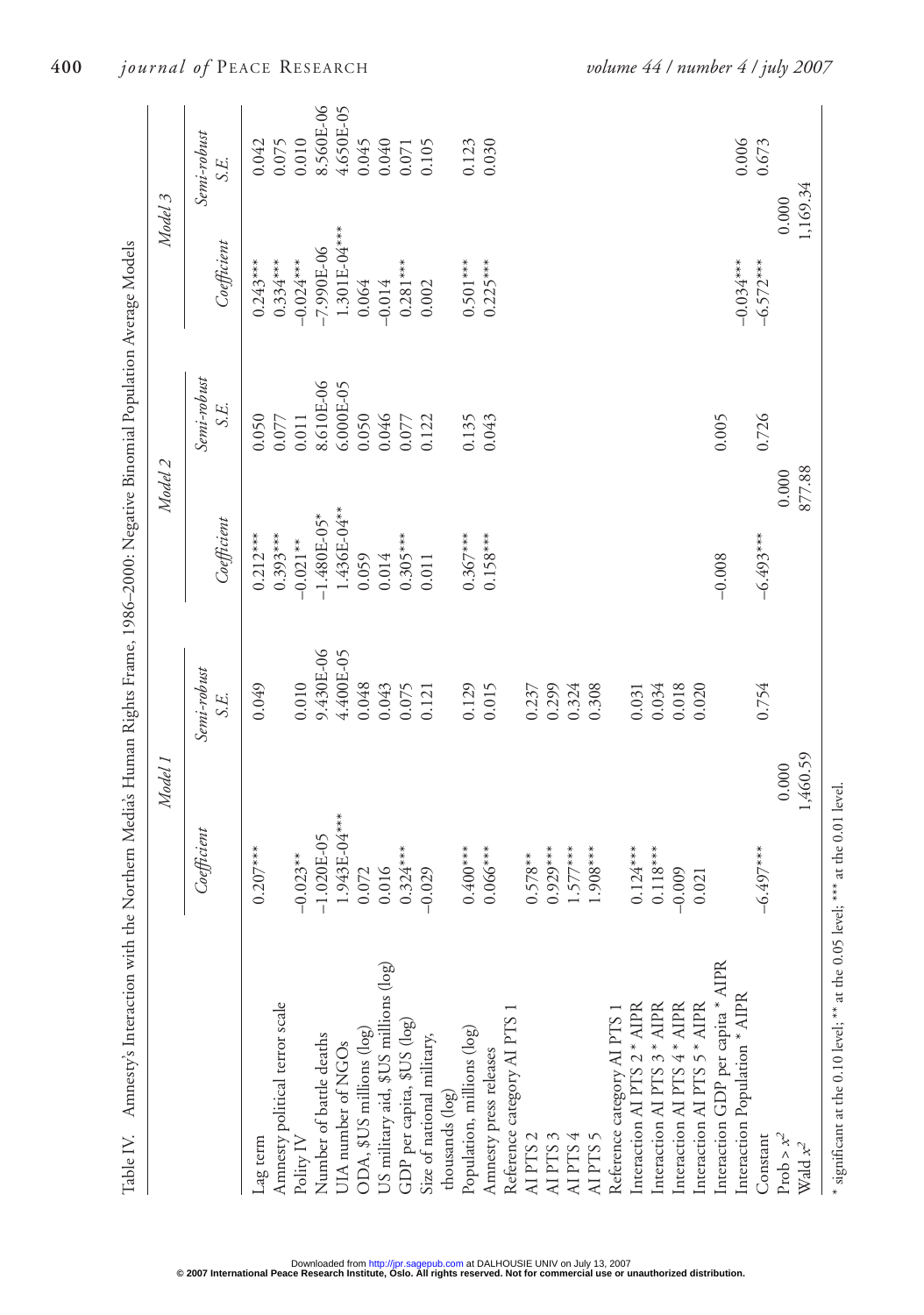Cases at the extreme margins of the human rights master frame, however, may also be challenging, and advocacy on highly 'peripheral' countries is likely to fail. As one senior Amnesty manager argued, 'You can work all you like on Mauritania, but the press couldn't give a rat's ass.'16 Yet many countries lie between these extremes of media interest, and it is here that Amnesty's impact may be most keenly felt.

#### **Conclusion**

This article analyzes Northern news media coverage of human rights abuses in 145 countries from 1986 to 2000. Country reporting was shaped by violations of personal integrity rights, levels of economic development, population size, and Amnesty International press releases. Some statistical models also found that political openness, number of battle-deaths, and size of civil society were also significant factors. And while Amnesty's press releases do help drive the media agenda, they do not gain greater impact when dealing with abuses in countries of central media concern.

The article's findings are thus mixed. The real world of abuse matters, as does the work of international human rights activists, suggesting that the Northern media could, potentially, be a useful ally in international human rights promotion. Yet other factors also matter, reinforcing claims of a divide between real-world conditions and claims-making about those conditions (Best, 2002, 1993; Blumer, 1971; Hilgartner & Bosk, 1988; Schneider, 1985; Spector & Kitsuse, 1977).

The negative impact of poverty is particularly troubling. Although it is hard to know with certainty, it is likely that other poverty-related factors, including geopolitical insignificance, poor communications facilities, and degraded transportation networks, conspire to keep poor country violations off the Northern media's agenda. This may be compounded by the effects of civil society size; socially disorganized countries may share poor countries' marginalization from international communications flows. Moreover, the Northern human rights agenda focuses more heavily on civil and political rights than abuses of social and economic rights (Pogge, 2002; Sen, 2000). This is especially true for the Northern media, who often conflate the term 'human rights' with wars, violence, and repression (International Council on Human Rights Policy, 2002).

The marginalization of poor victims is hardly news. As Farmer (2003: 25) notes, 'You don't have to be a doctor to know that the degree of injury, of suffering, is unrelated to the volume of complaint.' Economists, sociologists, and political scientists repeatedly find that poor countries are less able to benefit from global public goods. Despite its emancipatory potential, the global human rights discourse appears to be similarly challenged.

However, the analysis presented in this article also highlights possible remedies. Most notably, the press work of Amnesty International makes a difference, suggesting that global advocacy NGOs can shape the agenda. And since Amnesty, Human Rights Watch, and other organizations have recently developed a greater interest in economic and social rights (Robinson, 2003), they may soon shift media interest towards poverty-related abuses. Yet, the findings also warn that NGOs should think carefully about flocking to media hotspots, since their voice appears to get lost in the multitude. Instead, their influence may be greatest on countries at intermediate levels of media concern. NGOs should not abandon their work on high-profile countries, however, since public engagement with the pressing issues of the day advances their credibility and visibility (Rodgers, 2006). If NGOs were to focus solely on the most obscure countries, journalists, government elites, and grass-roots supporters might lose interest. Instead, NGOs might do best to consciously split their advocacy between central and more peripheral countries.

<sup>16</sup> Discussion with senior Amnesty manager, London, 2 July 2004.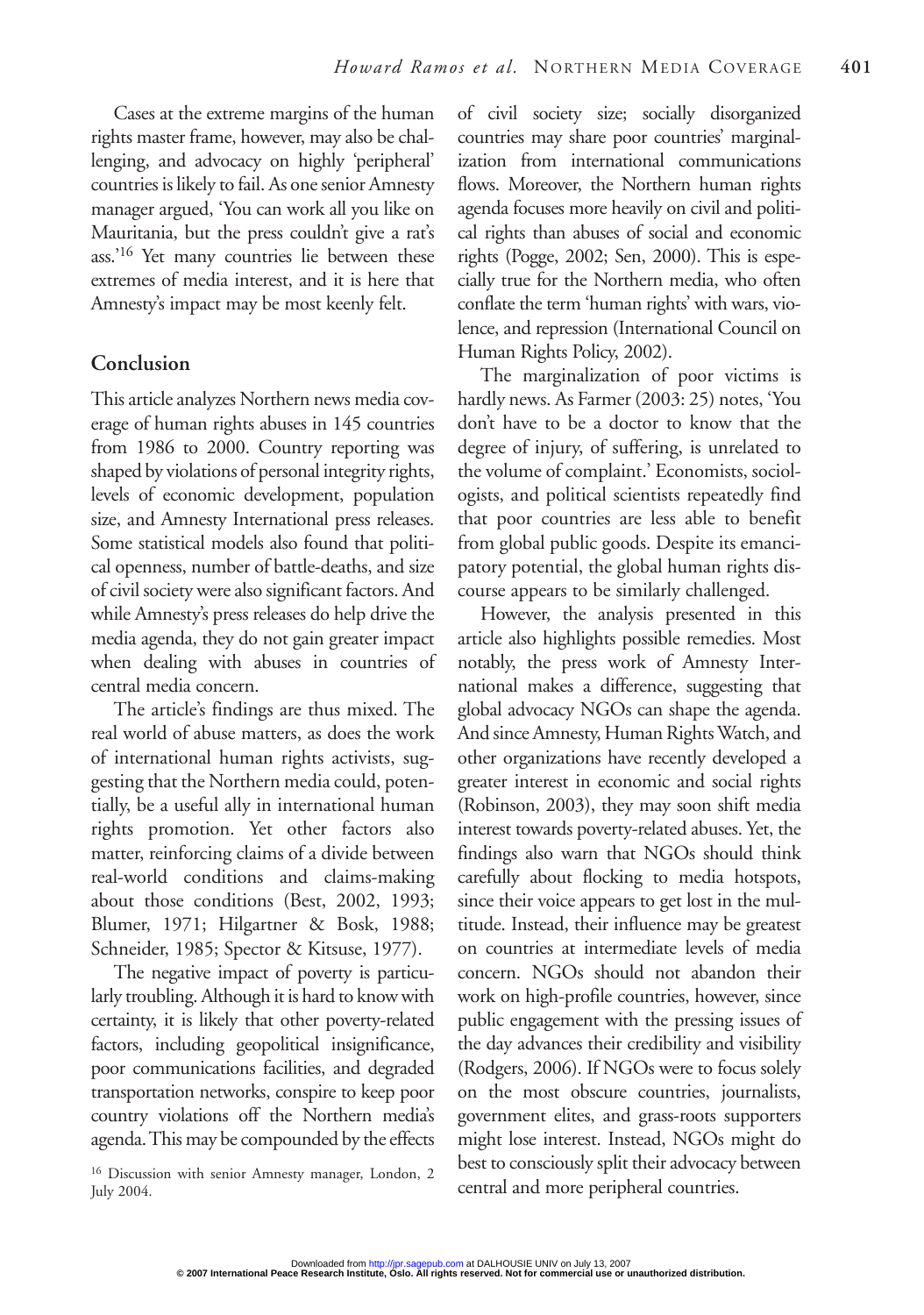#### **References**

- Amnesty International, 2001. *Amnesty International Cumulative Guide, 1962–2000* 4th update. Leiden: IDC.
- Amnesty International, 2004. *Globalizing Justice! Amnesty International Integrated Strategic Plan 2004–2010* (Toolkit 3). London: Amnesty International.http://www.amnesty.org.nz/ Publicdo.nsf/bf25ab0f47ba5dd785256499006 b15a4/fada703607576556cc256d080016acfa/ \$FILE/ISP.htm#\_Toc30575023 2004, accessed 25 November 2004.
- Andsager, Julie L., 2000. 'How Interest Groups Attempt To Shape Public Opinion with Competing News Frames', *Journalism and Mass Communication Quarterly* 77(3): 577–592.
- Bass, Gary Jonathan, 2000. *Stay the Hand of Vengeance: The Politics of War Crimes Tribunals.* Princeton, NJ: Princeton University Press.
- Beckfield, Jason, 2003. 'Inequality in the World Polity: The Structure of International Organization', *American Sociological Review* 68(3): 401–424.
- Benford, Robert D. & David A. Snow, 2000. 'Framing Processes and Social Movements: An Overview and Assessment', *Annual Review of Sociology* 26: 611–639.
- Best, Joel, 1993. 'But Seriously Folks: The Limitations of the Strict Constructionist Interpretation of Social Problems', in James A. Holstein and Gale Miller, eds, *Reconsidering Social Construction: Debates in Social Problems Theory*. New York: Aldine de Gruyter (129–147).
- Best, Joel, 2002. 'Constructing the Sociology of Social Problems: Spector and Kitsuse Twenty-Five Years Later', *Sociological Forum* 17(4): 699–706.
- Bickland, Thomas A., 1998. 'Focusing Events, Mobilization, and Agenda Setting', *Journal of Public Policy* 18(1): 53–74.
- Blumer, Howard, 1971. 'Social Problems as Collective Behavior', *Social Problems* 18(3): 298–306.
- Bob, Clifford, 2005. *The Marketing of Rebellion: Insurgents, Media, and International Activism*. Cambridge: Cambridge University Press.
- Brock, Peter, 1993/94. 'Dateline Yugoslavia: The Partisan Press', *Foreign Policy* 93 (Winter): 152–172.
- Buchanan, Tom, 2002. '"The Truth Will Set You Free": The Making of Amnesty International', *Journal of Contemporary History* 37(4): 575–597.
- Caliendo, Stephen M.; Mark P. Gibney & Angela Payne, 1999. 'All the News That's Fit To Print?: New York Times Coverage of Human-Rights Violations', *Harvard International Journal of Press/Politics* 4(4): 48–69.
- Cameron, A. Colin & Pravin K. Trivedi, 1986. 'Econometric Models Based on Count Data: Comparison and Applications of Some Estimators and Tests', *Journal of Applied Econometrics* 1(1): 29–53.
- Carleton, David & Michael Stohl, 1985. 'The Foreign Policy of Human Rights: Rhetoric and Reality from Jimmy Carter to Ronald Reagan', *Human Rights Quarterly* 7(2): 205–229.
- Chandler, David, 2002. *From Kosovo to Kabul: Human Rights and International Intervention.* London: Pluto.
- Chang, Tsan-Kuo, 1998. 'All Countries Not Created Equal To Be News: World System and International Communication', *Communication Research* 25(5): 528–563.
- Chang, Tsan-Kuo; Tuen-yu Lau & Hao Xiaoming, 2000. 'From the United States with News and More: International Flow, Television Coverage and the World System', *International Communication Gazette* 62(6): 505–522.
- Chomsky, Noam & Edward S. Herman, 1979. *The Washington Connection and Third World Fascism*. Boston, MA: South End.
- Cingranelli, David L. & David L. Richards, 1999. 'Respect for Human Rights After the End of the Cold War', *Journal of Peace Research* 36(5): 511–534.
- Cladis, Mark S., 2001. 'Introduction', in Emile Durkheim *The Elementary Forms of Religious Life* (Mark Cladis, ed.). Oxford: Oxford University Press (vii–xxxv).
- Cmiel, Kenneth, 1999. 'The Emergence of Human Rights Politics in the United States', *Journal of American History* 86(3): 1231–1250.
- Cmiel, Kenneth, 2004. 'The Recent History of Human Rights', *American Historical Review* 109(1): 117–135.
- Dale, Stephen, 1996. *McLuhan's Children: The Greenpeace Message and the Media*. Toronto: Between the Lines.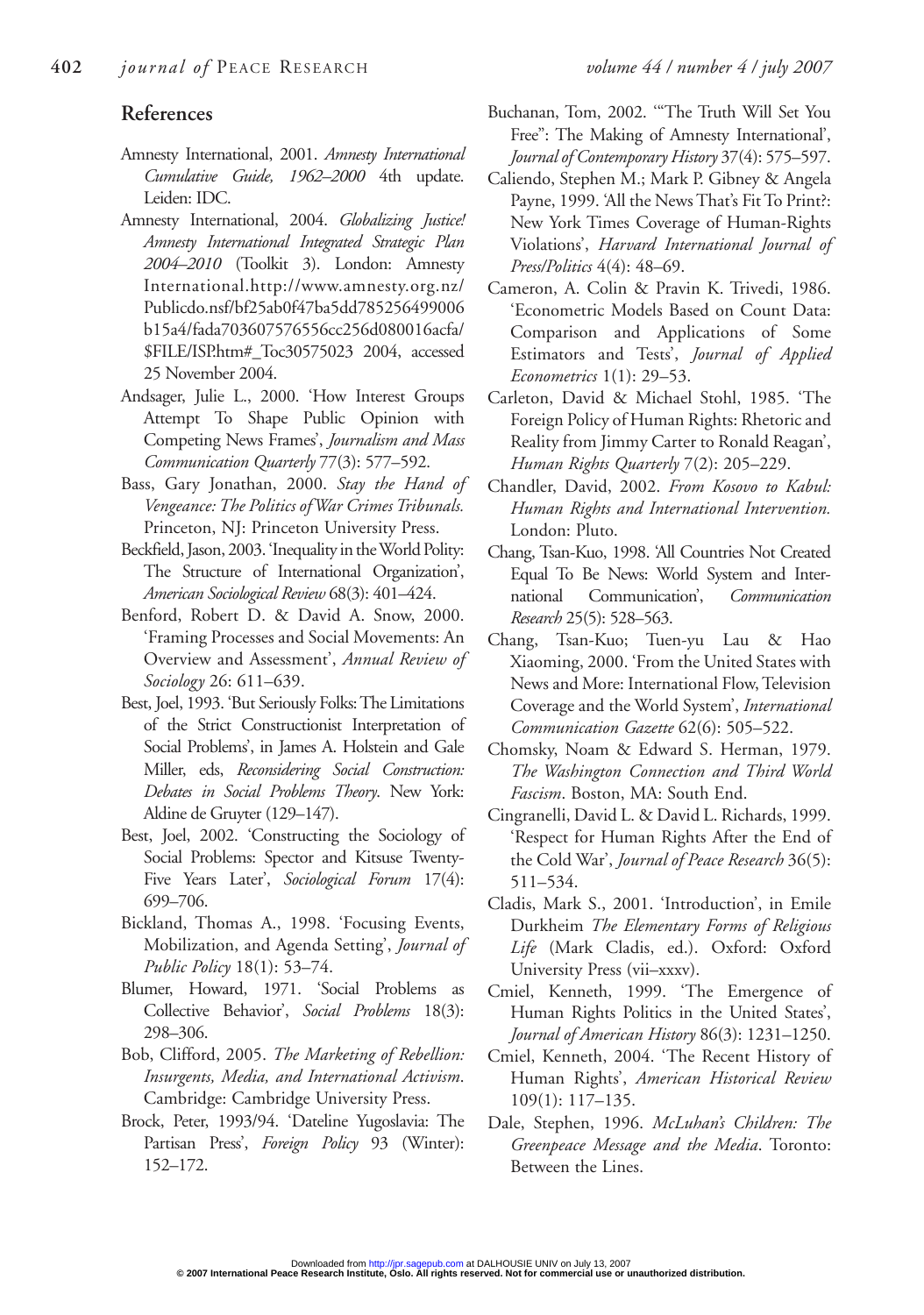- Dalton, Russell J.; Paul Allen Beck, Robert Huckfeldt & William Koetzle, 1998. 'A Test of Media-Centered Agenda Setting: Newspaper Content and Public Interest in a Presidential Election', *Political Communication* 15(4): 463–481.
- Davenport, Christian, 2004. 'The Promise of Democratic Pacification: An Empirical Assessment', *International Studies Quarterly* 48(3): 539–560.
- Davenport, Christian & David A. Armstrong II, 2004. 'Democracy and the Violation of Human Rights: A Statistical Analysis from 1976 to 1996', *American Journal of Political Science* 48(3): 538–554.
- Diez Roux, Ana V., 2002. 'A Glossary for Multilevel Analysis', *Journal of Epidemiology and Community Health* 56(8): 588–594.
- *Economist*, *The*, 2004. 'Reader Profile', *Economist Media Kit*. London: The Economist. http://printmediakit.economist.com, accessed 29 July 2004.
- Edelman, Richard, 2003. *Building Trust: A Special Report*. New York: Edelman.
- Edwards, Michael, 2004. *Civil Society*. Cambridge: Polity.
- Fan, David P. & Jennifer Ostini, 1999. 'Human Rights Media Coverage in Chinese East Asia', *Annals of the American Academy of Political & Social Science* 566: 93–107.
- Farmer, Paul, 2003. *Pathologies of Power: Health, Human Rights, and the New War on the Poor.* Berkeley, CA: University of California Press.
- Fearon, James D. & David D. Laitin, 2003. 'Ethnicity, Insurgency, and Civil War', *American Political Science Review* 97(1): 75–90.
- Florini, Ann M., ed., 2000. *The Third Force: The Rise of Transnational Civil Society.* Tokyo: Japan Center for International Exchange/Washington, DC: Carnegie Endowment for International Peace.
- Gallup, 2003. 'Gallup Poll News Service, Social Series: World Affairs', 3–6 February 2003 – Final Topline. Timberline: 138141, Princeton Job # :03-02-010.
- Galtung, Johan & Mari Holmboe Ruge, 1965. 'The Structure of Foreign News: The Presentation of the Congo, Cuba and Cyprus Crises in Four Norwegian Newspapers', *Journal of Peace Research* 2(1): 64–91.
- Gamson, William A. & Gadi Wolfsfeld, 1993. 'Movements and Media as Interacting Systems', *Annals of the American Academy of Political & Social Science* 528 (July): 114–25.
- Gerstenfeld, Manfred & Ben Green, 2004. 'Watching the Pro-Israeli Media Watchers', *Jewish Political Studies Review* 16(3–4): 33–58.
- Ghobarah, Hazem Adam; Paul Huth & Bruce Russett, 2003. 'Civil Wars Kill and Maim People – Long After the Shooting Stops', *American Political Science Review* 97(2): 189–202.
- Goodwin, Jeff, 2001. *No Other Way Out: States and Revolutionary Movements, 1945–1991*. New York: Cambridge University Press.
- Hafner-Burton, Emilie M. & Kiyoteru Tsutsui, 2005. 'Human Rights in a Globalizing World: The Paradox of Empty Promises', *American Journal of Sociology* 110(5): 1373–1411.
- Hardin, James W. & Joseph M. Hilbe, 2003. *Generalized Estimating Equations.* Boca Raton, FL: Chapman & Hall/CRC.
- Henderson, Conway W., 1991. 'Conditions Affecting the Use of Political Repression', *Journal of Conflict Resolution* 35(1): 120–142.
- Herman, Edward S., 1993. 'The Media's Role in U.S. Foreign Policy', *Journal of International Affairs* 47(1): 23–46.
- Hilgartner, Stephen & Charles L. Bosk, 1988. 'The Rise and Fall of Social Problems: A Public Arenas Model', *American Journal of Sociology* 94(1): 53–78.
- Hopgood, Stephen, 2006. *Keepers of the Flame: Understanding Amnesty International.* Ithaca, NY: Cornell University Press.
- Huckins, Kyle, 1999. 'Interest-Group Influence on the Media Agenda: A Case Study', *Journalism and Mass Communication Quarterly* 76(1): 76–86.
- International Council on Human Rights Policy, 2002. *Journalism, Media, and the Challenge of Human Rights Reporting.* Geneva: International Council on Human Rights Policy.
- Johnson, Melissa A., 1997. 'Predicting News Flow from Mexico', *Journalism and Mass Communication Quarterly* 74(2): 315–330.
- Joseph, Teresa, 2000. 'Kashmir, Human Rights, and the Indian Press', *Contemporary South Asia* 9(1): 41–45.
- Keck, Margaret E. & Kathryn Sikkink, 1998. *Activists Beyond Borders: Advocacy Networks in*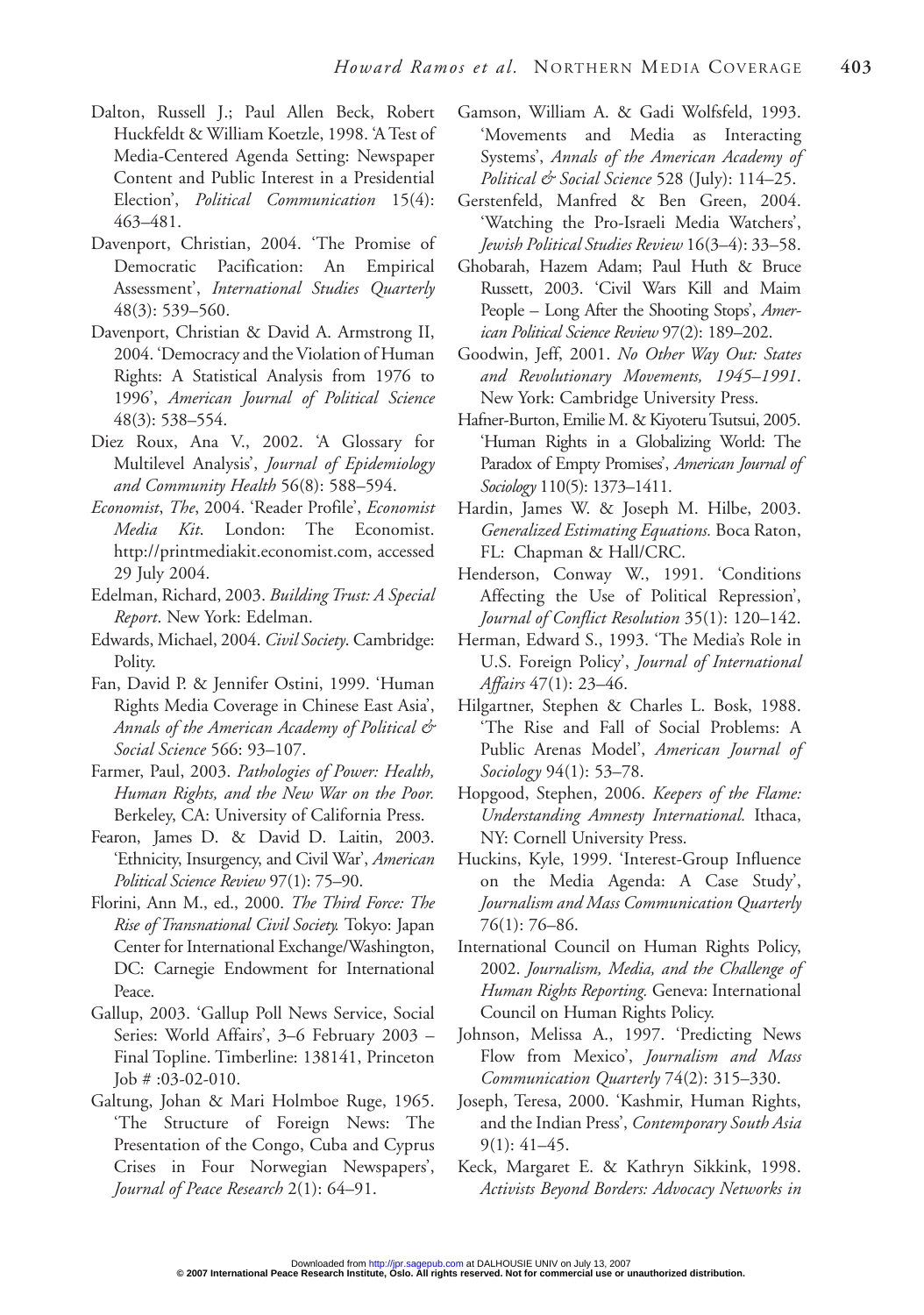*International Politics.* Ithaca, NY: Cornell University Press.

- Khagram, Sanjeev, 2004. *Dams and Development: Transnational Struggles for Water and Power*. Ithaca, NY: Cornell University Press.
- Kim, Kyungmo & George A. Barnett, 1996. 'The Determinants of International News Flow: A Network Analysis', *Communication Research* 23(3): 323–352.
- King, Gary, 1989. 'Variance Specification in Event Count Models: From Restrictive Assumptions to a Generalized Estimator', *American Journal of Political Science* 33(3): 762–784.
- Knack, Stephen, 2004. 'Does Foreign Aid Promote Democracy?', *International Studies Quarterly* 48(1): 251–266.
- Korey, William, 1998. *NGOs and the Universal Declaration of Human Rights: "*A Curious Grapevine"*.* New York: St. Martin's.
- Lacina, Bethany & Nils Petter Gleditsch, 2005. 'Monitoring Trends in Global Combat: A New Dataset of Battle Deaths', *European Journal of Population* 21(2–3): 145–166.
- Leitenberg, Milton, 2006. 'Deaths in Wars and Conflicts of the 20th Century', Cornell University Peace Studies Program Occasional Paper 29, 3rd edn.
- Li, Xigen & Charles St. Cyr, 1998. 'Human Rights in China: A Pawn of a Political Agenda? A Content Analysis of *The New York Times* (1987–96)', *International Communication Gazette* 60(6): 531–547.
- Lichbach, Mark Irving, 1987. 'Deterrence or Escalation? The Puzzle of Aggregate Studies of Repression and Dissent', *Journal of Conflict Resolution* 31(2): 266–297.
- Lieven, Anatol, 2000. 'Through a Distorted Lens: Chechnya and the Western Media', *Current History* 99(639): 321–328.
- Long, J. Scott, 1997. *Regression Models for Categorical and Limited Dependent Variables.* Thousand Oaks, CA: Sage.
- McCormick, James M. & Neil J. Mitchell, 1997. 'Human Rights Violations, Umbrella Concepts and Empirical Analysis', *World Politics* 49(4): 510–525.
- Marshall, Monty G. & Keith Jaggers, 2002. *Polity IV: Political Regime Characteristics and Transitions, 1800–2002*. http://www.cidcm. umd. edu/inscr/ polity/, accessed 20 November 2003.
- Marshall, Monty G.; Ted Robert Gurr; Christian Davenport & Keith Jaggers, 2002. 'Polity IV, 1800–1999: Comments on Munk and Verkuilen', *Comparative Political Studies* 35(1): 40–45.
- Mathews, Jessica T., 1997. 'Power Shift', *Foreign Affairs* 76(1): 50–66.
- Meyer, William H., 1989. 'Global News Flows: Dependency and Neoimperialism', *Comparative Political Studies* 22(3): 243–264.
- Minear, Larry; Colin Scott & Thomas G. Weiss, 1996. *The News Media, Civil War, and Humanitarian Action.* Boulder, CO: Lynne Rienner.
- Mueller, Carol, 1997. 'International Press Coverage of East German Protest Events, 1989', *American Sociological Review* 62(5): 820–832.
- Neuman, Russell W., 1990. 'The Threshold of Public Attention', *Public Opinion Quarterly* 54(2): 159–176.
- Neumayer, Eric, 2003. 'The Determinants of Aid Allocation by Regional Multilateral Development Banks and United Nations Agency', *International Studies Quarterly* 47(1): 101–122.
- *Newsweek*, 2004. *Media Kit*. New York: Newsweek. http://www.newsweekmediakit.com/, accessed 21 July 2004.
- Østgaard, Einar, 1965. 'Factors Influencing the Flow of News', *Journal of Peace Research* 2(1): 39–63.
- Ovsiovitch, Jay S., 1993. 'News Coverage of Human Rights', *Political Research Quarterly* 46(3): 671–689.
- Poe, Steven C.; C. Neal Tate & Linda Camp Keith, 1999. 'Repression of the Human Right to Personal Integrity Revisited: A Global Cross-National Study Covering the Years 1976–1993', *International Studies Quarterly* 43(2): 291–313.
- Poe, Steven C.; Sabine C. Carey & Tanya C. Vazquez, 2001. 'How Are These Pictures Different? A Quantitative Comparison of the US State Department and Amnesty International Human Rights Reports, 1976–1995', *Human Rights Quarterly* 23(3): 650–677.
- Pogge, Thomas W., 2002. *World Poverty and Human Rights: Cosmopolitan Responsibilities and Reforms*. Cambridge: Polity.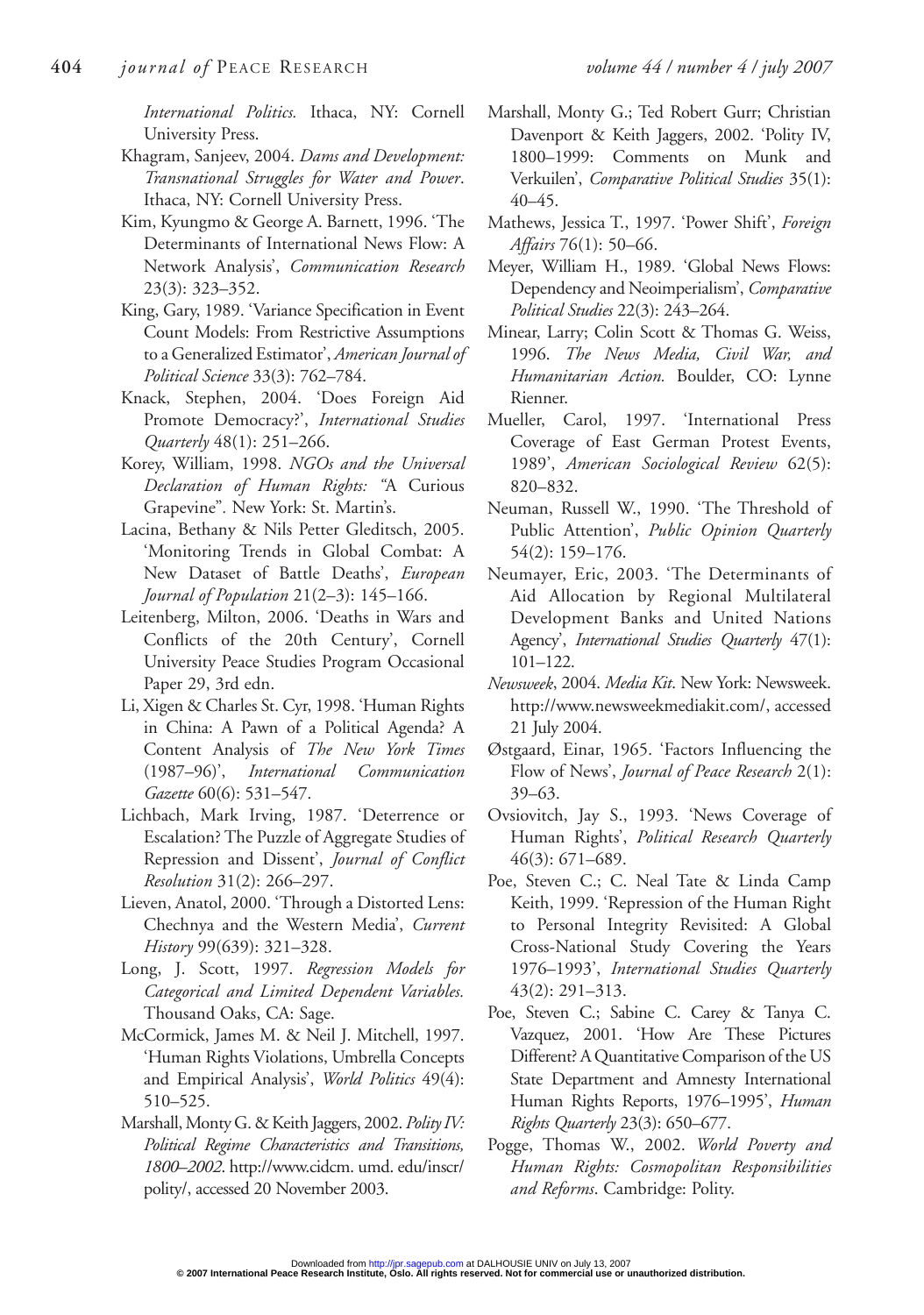- Price, Richard, 2003. 'Transnational Civil Society and Advocacy in World Politics', *World Politics* 55(4): 579–606.
- Regan, Patrick M., 1995. 'U.S. Economic Aid and Political Repression: An Empirical Evaluation of U.S. Foreign Policy', *Political Research Quarterly* 48(3): 613–628.
- Robinson, Fiona, 2003. 'NGOs and the Advancement of Economic and Social Rights: Philosophical and Practical Controversies', *International Relations* 17(1): 79–96.
- Rodgers, Kathleen, 2006. The Challenges of "Walking the Principled Walk": How Human Rights Organizations Experience Organizational Change*.* Unpublished PhD dissertation, McGill University, Montreal.
- Ron, James; Howard Ramos & Kathleen Rodgers, 2005. 'Transnational Information Politics: NGO Human Rights Reporting, 1986–2000', *International Studies Quarterly* 49(3): 557–587.
- Rummel, Rudolph J., 1994. *Death by Government.* New Brunswick, NJ: Transaction.
- Ryan, Charlotte; Kevin M. Carragee & William Meinhofer, 2001. 'Theory into Practice: Framing, the News Media, and Collective Action', *Journal of Broadcasting & Electronic Media* 45(1): 175–82.
- Schneider, Joseph W., 1985. 'Social Problems Theory: The Constructionist View', *Annual Review of Sociology* 11: 209–229.
- Schoultz, Lars, 1981. 'U.S. Foreign Policy and Human Rights Violations in Latin America: A Comparative Analysis of Foreign Aid Distributions', *Comparative Politics* 13(2): 149–170.
- Scott, James C., 1998. *Seeing Like a State: How Certain Schemes to Improve the Human Condition Have Failed*. New Haven, CT: Yale University Press.
- Sen, Amartya, 2000. *Development as Freedom.* New York: Anchor.
- Silverstein, Ken, 1994. 'Guerrillas in the Mist', *Washington Monthly* 26(9): 21–23.
- Simmons, P. J., 1998. 'Learning To Live with NGOs', *Foreign Policy* 112 (Fall): 82–96.
- Smith, Jackie, 1995. 'Transnational Political Processes and the Human Rights Movement', *Research in Social Movements, Conflicts and Change* 18: 185–219.
- Smith, Jackie; Ron Pagnucco with George A. Lopez, 1998. 'Globalizing Human Rights: The Work of Transnational Human Rights NGOs in the 1990s', *Human Rights Quarterly* 20(2): 379–412.
- Spector, Malcolm & John I. Kitsuse, 1977. *Constructing Social Problems.* Menlo Park, CA: Cummings.
- Stohl, Michael; David Carleton & Steven E. Johnson, 1984. 'Human Rights and U.S. Foreign Assistance from Nixon to Carter', *Journal of Peace Research* 21(3): 215–226.
- Swank, Eric, 2000. 'In Newspapers We Trust? Assessing the Credibility of News Sources That Cover Protest Campaigns', *Research in Social Movements, Conflicts and Change* 22: 27–52.
- Tedesco, John C., 2001. 'Issue and Strategy Agenda-Setting in the 2000 Presidential Primaries', *American Behavioral Scientist* 44(12): 2048–2067.
- Tsutsui, Kiyoteru & Christine Min Wotipka, 2004. 'Global Civil Society and the International Human Rights Movement: Citizen Participation in Human Rights International Nongovernmental Organizations', *Social Forces* 83(2): 587–620.
- Ungar, Sheldon, 1998. 'Bringing the Issue Back In: Comparing the Marketability of the Ozone Hole and Global Warming', *Social Problems* 45(4): 510–527.
- Union of International Associations, 2004. Personal correspondence with Helena Smalikova (smalikova@delphi.sk) and Nadia McLaren (nadia@uia.be), 19 May 2004; dataset on main secretariats, 1985–2002 (McGill Estimation).
- Union of International Associations, 2005. 'Types of Organization in the Yearbook', in *Yearbook of International Organizations*. Brussels: Union of International Associations. http://www.uia. org/organizations/orgtypes/orgtyped.php#typ en, accessed 12 May 2005.
- USAID, 2004. *U.S. Overseas Loans and Grants [Greenbook]*. Washington, DC: USAID. http:// qesdb.cdie.org/gbk/, accessed 25 November 2004.
- US Census Bureau, 2002. *International Data Base.* Washington, DC: US Census Bureau, Population Division/International Programs Center. http:// www.census.gov/ipc/www/idbnew. html, accessed May 2003.